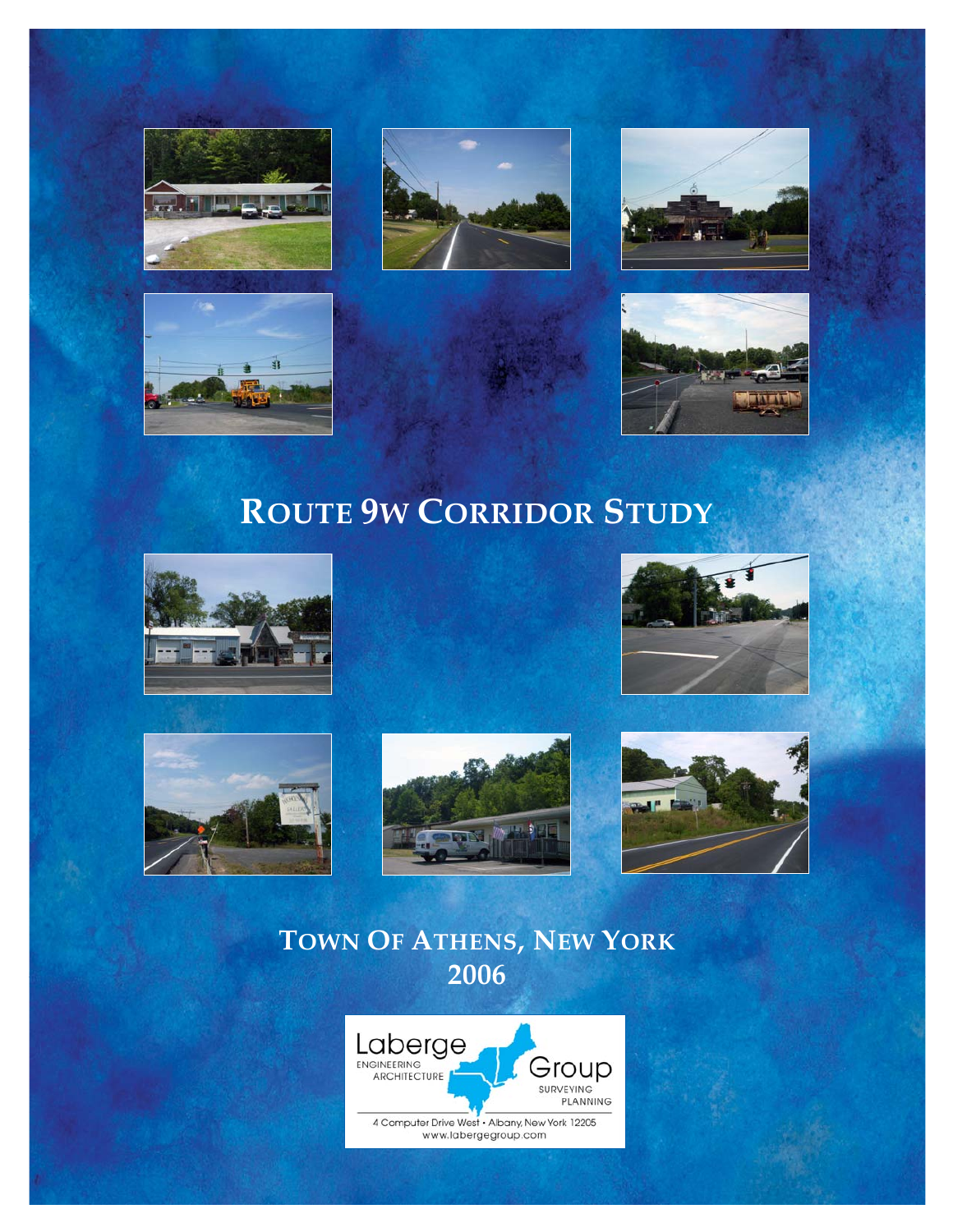# **Table of Contents**

# **List of Tables & Graphs**

# **List of Graphs**

|--|--|--|--|

# **List of Figures**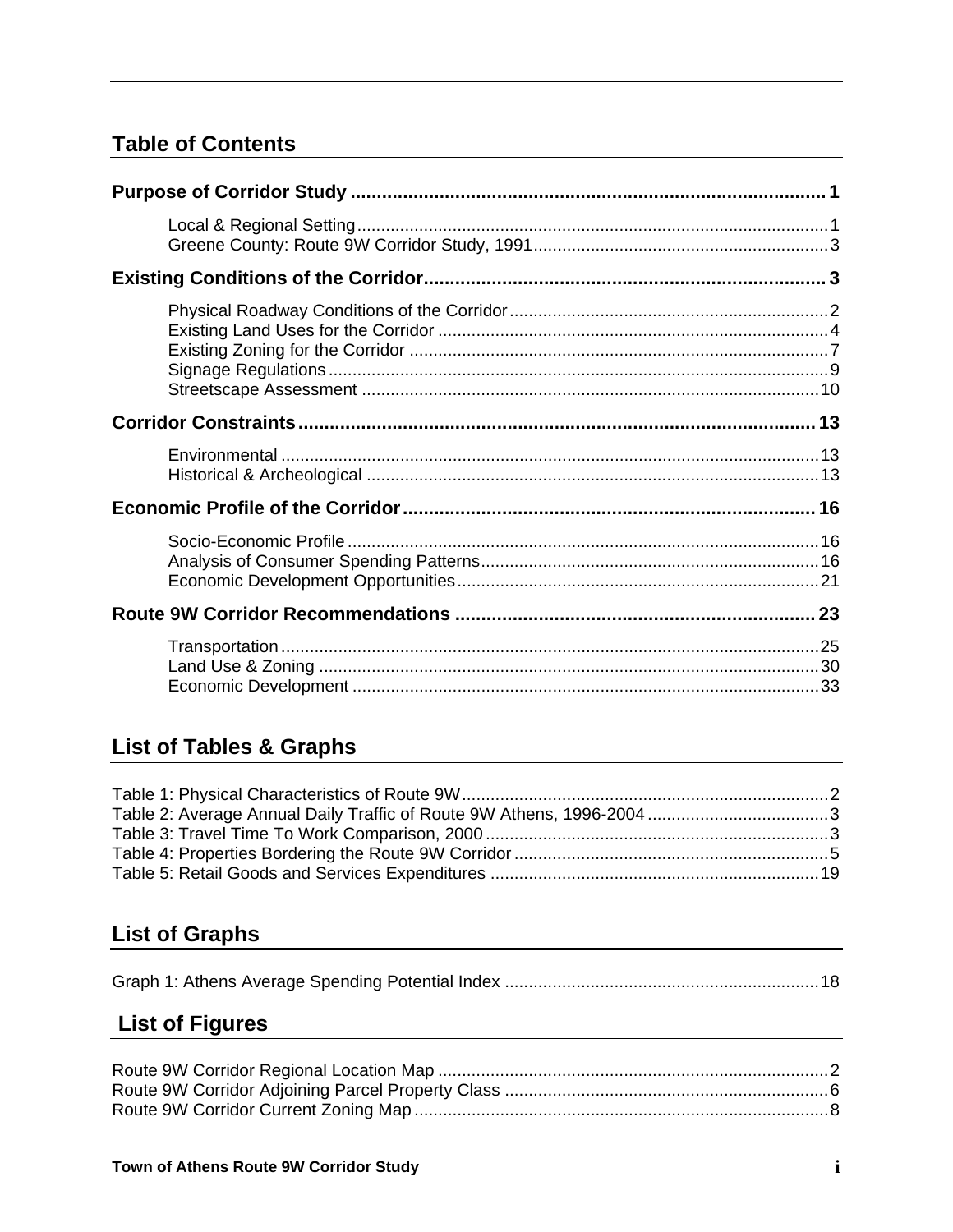| Route 9W & Leeds Athens Rd Existing Conditions & Recommendations  12 |  |
|----------------------------------------------------------------------|--|
|                                                                      |  |
|                                                                      |  |
|                                                                      |  |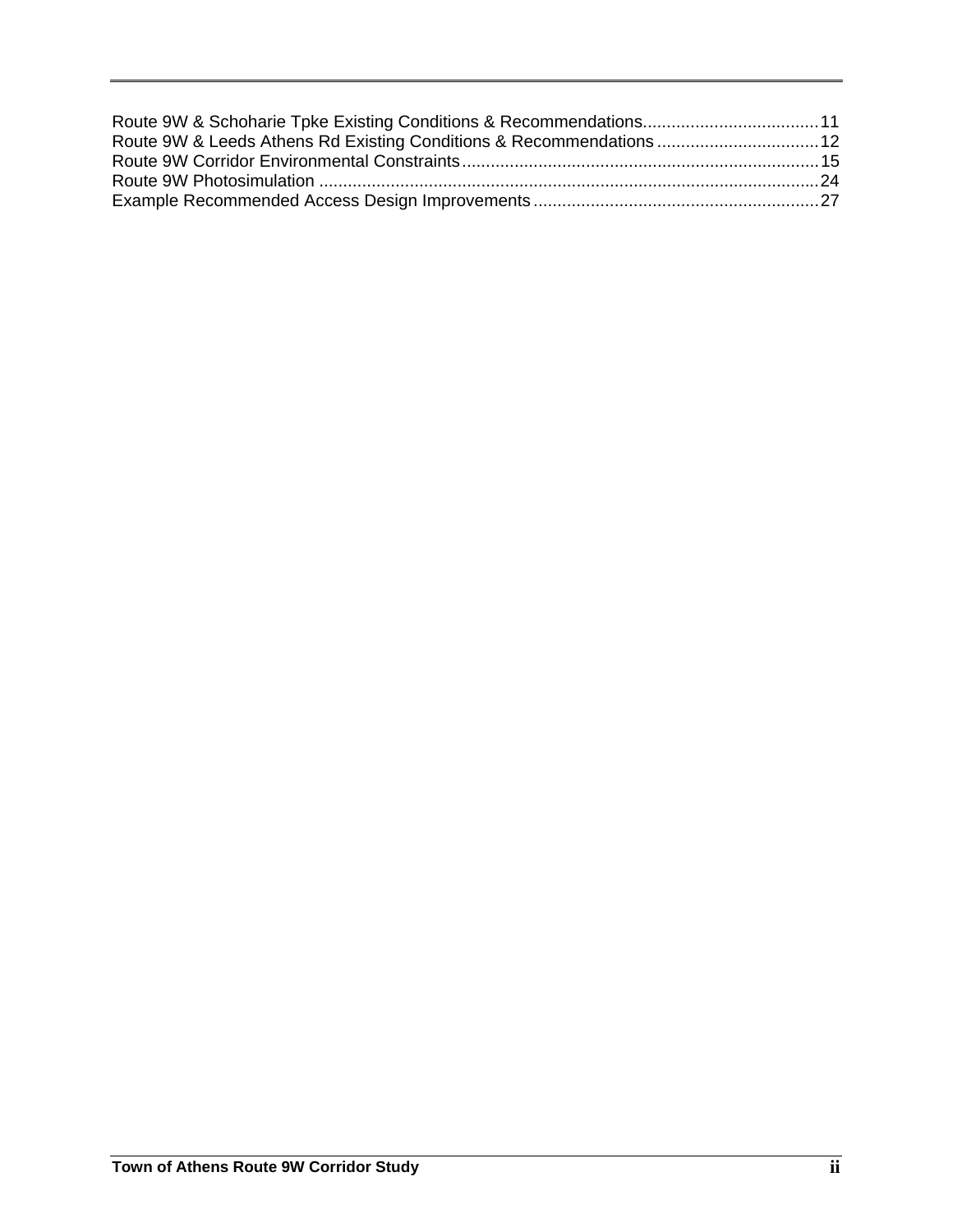The purpose of the Route 9W Corridor Study is to analyze the roadway within the context of the community, the corridor, and the regional market that it serves. It is equally important to understand both the physical corridor and how it relates to the soci-economic issues that are influenced by the roadway.

The functionality of the Corridor is a critical element, along with traffic volumes, operating speed, type of terrain, development density and land use. Each is considered as part of this study to ensure the planning and design of the Corridor produces not only a safe and efficient transportation system, but also provides economic development opportunities. Athens recognizes the local and regional value of Route 9W as a transportation corridor, and through proper planning, hopes to capitalize on the economic opportunities it affords.

### *Local & Regional Setting*

The Route 9W Corridor bisects the Town of Athens and is functionally classified as a Minor Rural Arterial by New York State Department of Transportation (NYSDOT). Route 9W provides regional access as a connecting arterial to the New York State Thruway (Interstate 87). Route 9W begins in Albany near the New York State Thruway (Interstate 87) and terminates in New Jersey near Interstate 95. Route 9W provides direct access to Interstate 87 ten miles north of the Town (Exit 21B) and five miles south of the Town (Exit 21). Through use of these routes, NY City and the greater Northeast Region of both the U.S. and Canada are easily accessible from Athens.

As a major non-interstate transportation corridor, Route 9W carries a significant amount of commercial, commuter and local traffic for the Town and Village residents. The Route 9W Corridor generally facilitates the economical movement of people, goods and services throughout the region. Therefore, a well-planned and designed Corridor is important to the economic integrity of both the Town and Village of Athens.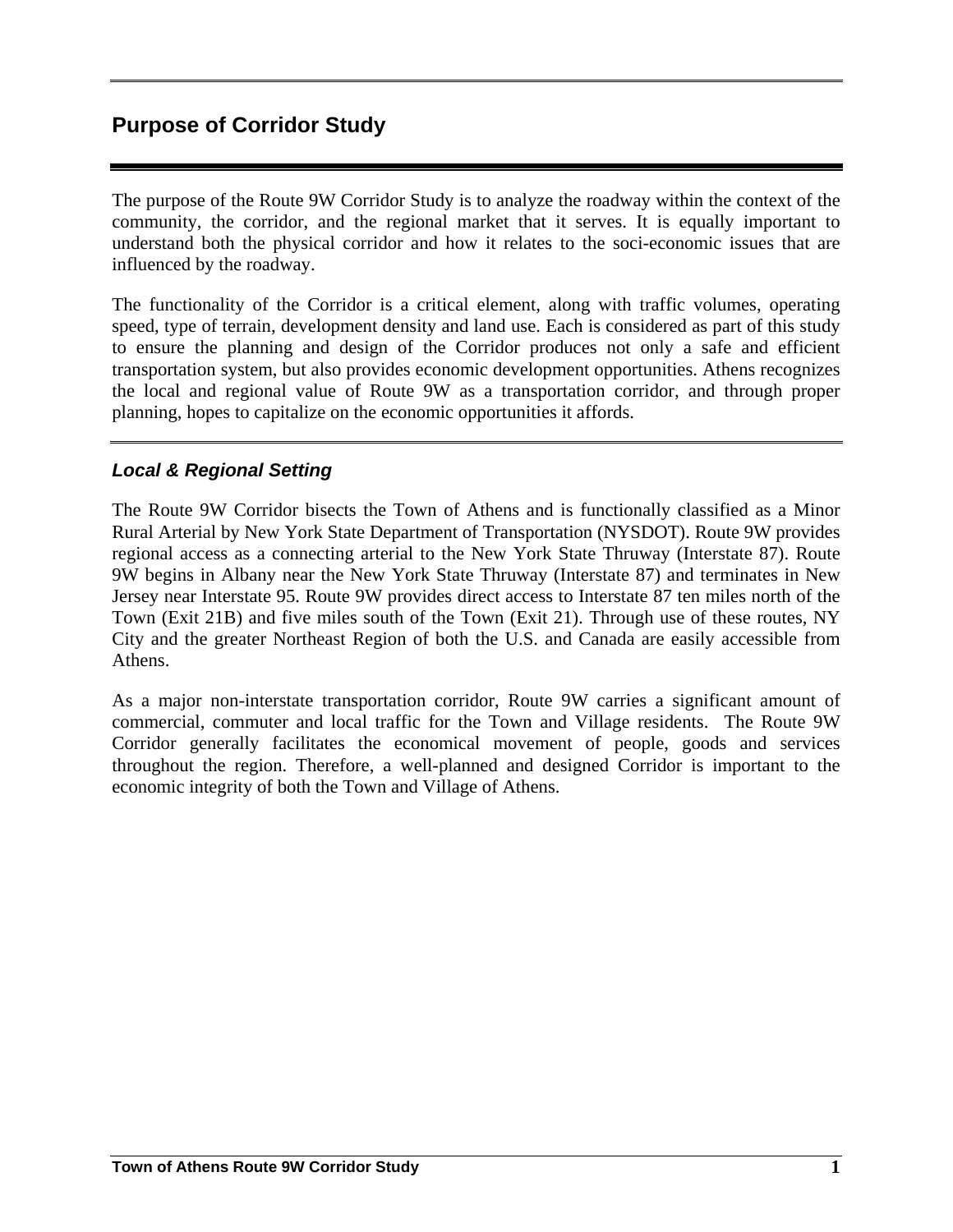**Route 9W Corridor Regional Location Map** 

# **Page Holder**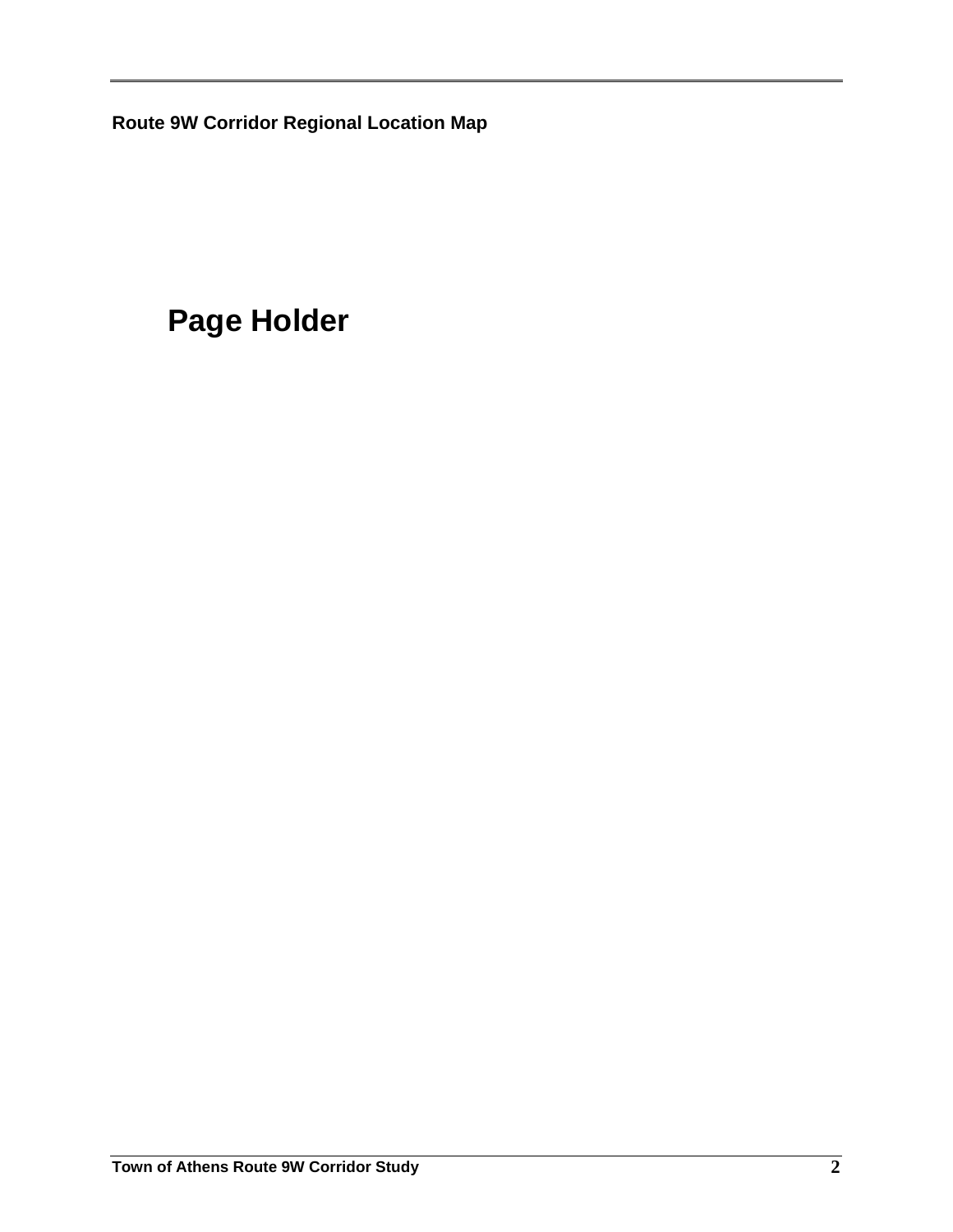### *Greene County: Route 9W Corridor Study, 1991*

The Greene County Planning Board performed a countywide study of Route 9W in 1991. The purpose of the study was to develop design standards and an action plan that would assist the local municipalities in planning for better development. The study included background information such as existing land use, population, physical features and regulations, circulation, business and industry.

The study provided numerous recommendations, many of which have not been implemented for the length of the entire Corridor. It has been nearly fifteen years since Greene County's Route 9W Corridor Study was completed. The Study provided numerous recommendations specific to site development standards and regulatory items for the local communities to implement the Study. These recommendations included specifics with respect to the following:

- Site Layout
- Roadway Setbacks

**Gateways** 

• Signage

• Zoning

- 
- Height of Structures

• Conservation Setbacks

• Property Access

- Subdivision Regulations
- Other Laws and Regulations

• Landscaping and Buffering

Although the Study was for all of Greene County, many of these specific recommendations remain relevant today for Athens. Many of these recommendations are included as part of this Corridor Study to continue to emphasize their importance.

## **Existing Conditions of the Corridor**

The following section provides an inventory and analysis of the existing conditions of the Route 9W Corridor. The analysis examines the existing roadway conditions, land uses, zoning regulations, and signage regulations.

A field investigation was completed in August 2006 to verify, through visual assessment, the conditions reported in this section. The visual assessment is used to determine existing property uses and conditions within the Route 9W Corridor. Together, these existing conditions influence the development pattern along the Corridor and its economic opportunities. The visual assessment also evaluated the consistency and effectiveness of the application of local regulations as they relate to zoning, land use, and general property conditions.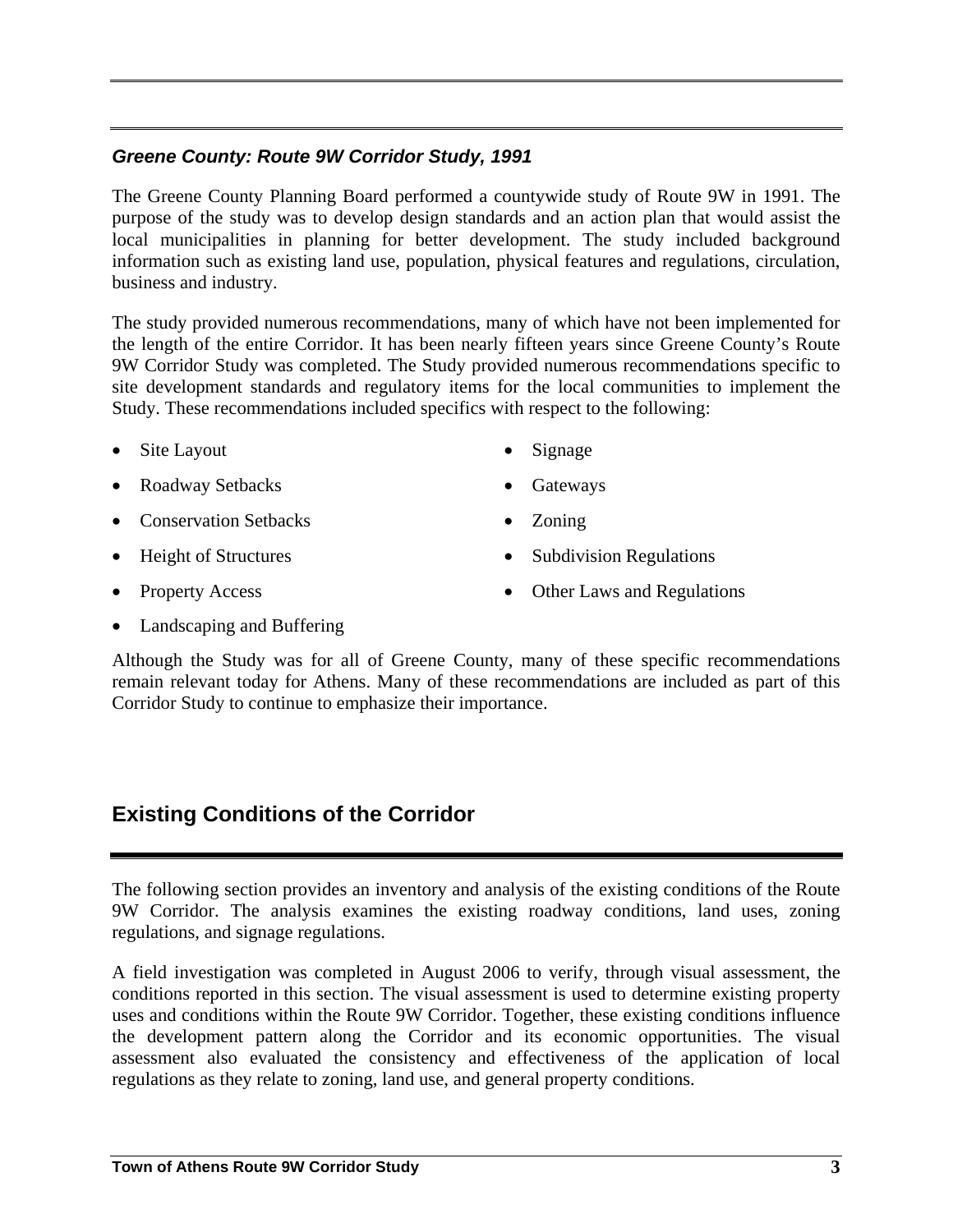## *Physical Roadway Conditions of the Corridor*

Route 9W mainly consists of two undivided travel lanes and paved shoulders with a posted speed limit of 55 MPH. The terrain is rolling with several horizontal and vertical curves, often limiting the available sight distance.

Along this Corridor in Athens, Route 9W has two major intersections with east – west routes; the first is with the County Route (CR) 28 (Schoharie Turnpike) and the second is with CR 74 (Leeds Athens Road). CR 28 (Schoharie Turnpike) provides two undivided travel lanes with no paved shoulders and has a reduced speed limit of 45 MPH. Traffic at the intersection of Route 9W/CR 28 is controlled by a signalized traffic light. CR 74 (Leeds Athens Road) provides two undivided travel lanes with no paved shoulders and has a speed limit of 55 MPH in the Town. Traffic at the intersection of Route 9W/CR 74 is controlled by a warning traffic light for those traveling on Route 9W.





Traffic counts and road condition data were obtained for the Route

9W Corridor from the *2003 NYSDOT Highway Sufficiency Ratings*. Table 1 compares the conditions of Route 9W near the Town of Athens/Coxsackie boundary line to the physical conditions of Route 9W near the Town of Athens/Catskill boundary line. Traffic volumes were slightly greater for the Route 9W Corridor in north Athens than the south. However, the percent of truck traffic was slightly greater in the south near the Athens/Catskill boundary.

|                          | <b>North Route 9W</b>                    | <b>South Route 9W</b>           |
|--------------------------|------------------------------------------|---------------------------------|
|                          | <b>Athens/Coxsackie Boundary</b>         | <b>Athens/Catskill Boundary</b> |
| AADT                     | 7,010 Vehicles                           | 6,910 Vehicles                  |
| <b>Truck Traffic</b>     | 5%                                       | 7%                              |
| <b>Pavement Width</b>    | 30 feet                                  | 30 feet                         |
| Shoulder Width           | 2 feet                                   | 2 feet                          |
| <b>Surface Condition</b> | $6 - Fair$ , distress is clearly visible | 7 - Good, distress symptoms are |
|                          | (isolated alligator cracking)            | beginning to show               |

**Table 1: Physical Characteristics of Route 9W** 

The field investigation indicated that the existing surface of Route 9W was recently repaved by NYSDOT. Shoulder space along Route 9W continues to be extremely limited (two feet) and does not afford sufficient space in many areas for a vehicle to pull-off. At the time of the field survey, the shoulder pavement was not graded flush with the adjacent off-road properties. This unsupported pavement edge creates a road hazard for vehicles attempting to pull-off along Route 9W.

Route 9W in Athens has experienced a slight rise in traffic volumes over the past ten years. Table 2 compares the Average Annual Daily Traffic (AADT) from 1996 to 2004 for the section of Route 9W between Schoharie Turnpike and the intersection of Route 23 in the Town of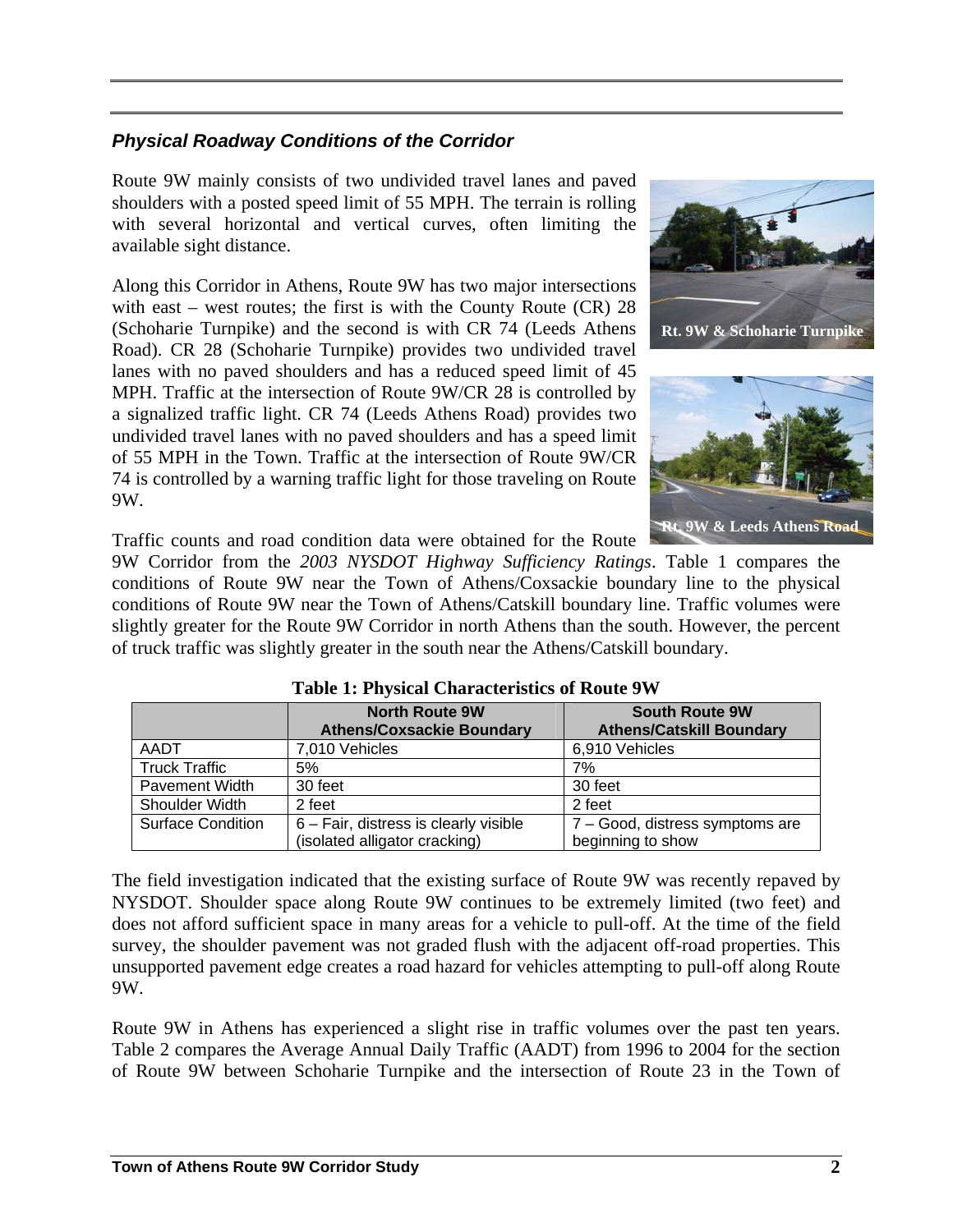Catskill. This information was obtained from the *2004 Traffic Data Report for New York State* prepared by the NYSDOT.

| Year                                                               | 1996  | 1999  | 2002  | 2004     |  |  |  |
|--------------------------------------------------------------------|-------|-------|-------|----------|--|--|--|
| <b>AADT</b>                                                        | 6,650 | 6,450 | 6,900 | $7,200*$ |  |  |  |
| * Estimated by NYSDOT based upon 2003 AADT traffic count of 7,010. |       |       |       |          |  |  |  |

**Table 2: Average Annual Daily Traffic of Route 9W Athens, 1996-2004** 

The Route 9W Corridor serves as a major connecting arterial for Athens and the neighboring communities. As noted earlier, Route 9W provides direct access to the NYS Thruway with exits just north and south of Athens' border. As a result of this direct and convenient access, many commuters have taken up residency in Athens. The Route 9W Corridor experiences more than 7,010 average vehicles per day. Heavy vehicles and truck traffic contribute to the Corridor's traffic volume. The Athens Generating Plant is just one destination within the Corridor.

Recent commuting trends demonstrate that people are willing to commute greater and greater distances to work. As a result, it is anticipated that the Route 9W Corridor will increasingly be utilized for commercial activity, as well as a main arterial route for commuters. As noted in *Table 3: Travel Time to Work Comparison, 2000* of the Comprehensive Plan, it was estimated that approximately 62.3% of Village and 57.5% of Town residents had a commute time of less than 25 minutes. Approximately 7.5% of the Village residents averaged between 25 and 34 minutes to get to work. This figure was comparatively higher for the Town with 12.4%. While the total residents of the Village and Town commuting between 35 and 60 minutes was 20.2% and 21.9% respectively.

| Workers $16+$ by                                    | <b>Athens Village</b> |               | <b>Town of Athens</b> |               | <b>Greene County</b> |               | <b>New York State</b> |               |
|-----------------------------------------------------|-----------------------|---------------|-----------------------|---------------|----------------------|---------------|-----------------------|---------------|
| <b>Means</b> of<br><b>Transportation to</b><br>Work | <b>Total</b>          | $\frac{0}{0}$ | <b>Total</b>          | $\frac{0}{0}$ | <b>Total</b>         | $\frac{6}{9}$ | <b>Total</b>          | $\frac{0}{0}$ |
| $< 10$ minutes                                      | 108                   | 15.4%         | 210                   | 11.6%         | 3.699                | 19.3%         | 899.306               | 11.3%         |
| $10 - 24$ minutes                                   | 330                   | 46.9%         | 832                   | 45.9%         | 7,147                | 37.4%         | 2,990,431             | 37.5%         |
| $25 - 34$ minutes                                   | 53                    | 7.5%          | 224                   | 12.4%         | 3035                 | 15.9%         | 1,458,072             | 18.3%         |
| $35 - 44$ minutes                                   | 64                    | 9.1%          | 148                   | 8.2%          | 1,332                | 7.0%          | 544,033               | 6.8%          |
| $45 - 59$ minutes                                   | 78                    | 11.1%         | 248                   | 13.7%         | 1,739                | 9.1%          | 806,556               | 10.1%         |
| $> 60$ minutes                                      | 70                    | 10.0%         | 149                   | 8.2%          | 2,178                | 11.4%         | 1,265,649             | 15.9%         |
| Total (Employed                                     |                       |               |                       |               |                      |               |                       |               |
| Commuters)                                          | 703                   | 100.0%        | 1,811                 | 100.0%        | 19,130               | 100.0%        | 7,964,047             | 100.0%        |
| <b>Mean Travel Time</b>                             |                       | 27.3          |                       | 27.8          |                      | 29.1          | 31.7                  |               |

**Table 3: Travel Time To Work Comparison, 2000** 

*Source: U.S. Census of Population and Housing, 2000.*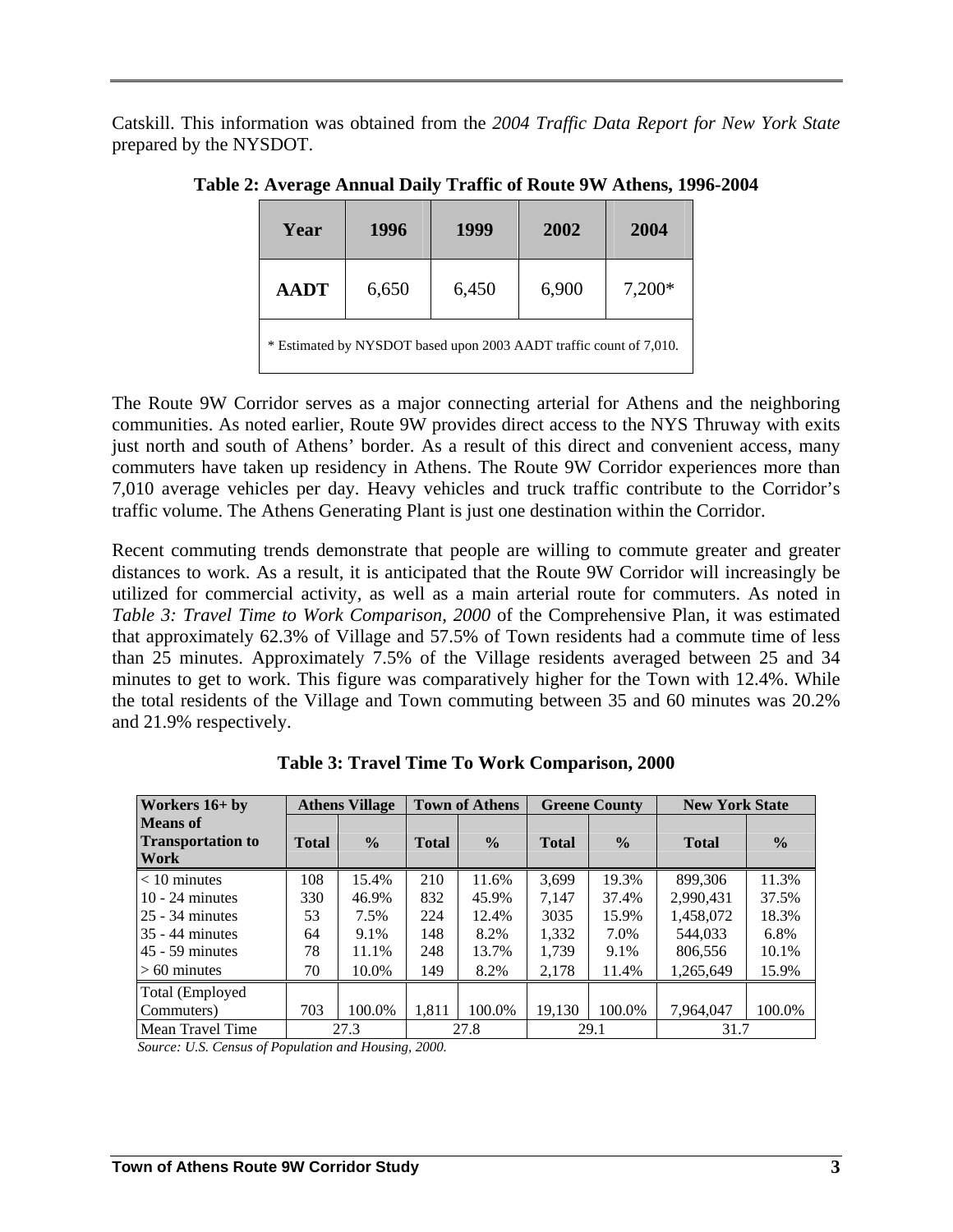### *Existing Land Uses for the Corridor*

Land use patterns are a result of historic settlement characteristics coupled with modern building codes, zoning ordinances, and subdivision regulations. The development pattern along the Route 9W Corridor reflects such influences. Land uses along the Route 9W Corridor include a mix of commercial, residential, community services, and agricultural uses. According to land use information derived from real property tax data, the Town of Athens is comprised of 1,920 parcels, with 105 parcels sharing a border with Route 9W.

New York State Real Property Type Class Code is used to categorize the land use information for each parcel. Utilizing Geographic Information System (GIS) data, a detailed land use map was created to illustrate the existing land uses for each parcel along the Route 9W Corridor (see *Figure 2: Route 9W Corridor Adjoining Parcel Property Class*).

**Agricultural** – Property used as a part of an operating farm that does not have living accommodations and is used for the production of crops and/or raising of livestock.

**Commercial:** Property used for hotels, restaurants, automobile services, storage, retail, banks, offices, funeral homes, etc.

**Community Services:** Property used for schools, libraries, places of worship, cultural facilities, welfare services, hospitals, clinics, government, police, armed forces, correctional facilities, shelters, cemeteries, etc.

**Industrial:** Property used for the production and fabrication of durable and non-durable goods, mining, quarrying, etc.

**Mixed Use/Multi-Purpose:** Property used for more than one purpose, such as downtown row type housing, converted residences, mini-marts, etc.

**Mobile Home/Mobile Home Park:** Property used for one (1) individual mobile home or an area where mobile homes are owner occupied, but land and facilities are leased or rented.

**Multi-Family Residential:** Property used for apartments, and all types of residential dwellings that have more than two dwelling units.

**Public Facilities and Utilities:** Property used for electric or gas power generation or transmission, public drinking water and water treatment facilities, communications, train, plane, and bus terminals, canals, waste disposal sewer treatment, etc.

**Recreation & Entertainment:** Property used for parks, theaters, racetracks, bowling centers, health spas, beaches, campgrounds, etc.

**Single–Family Residential:** Property used for one-family, year round residence.

**Two–Family Residential:** Property used for two-family, year round residence.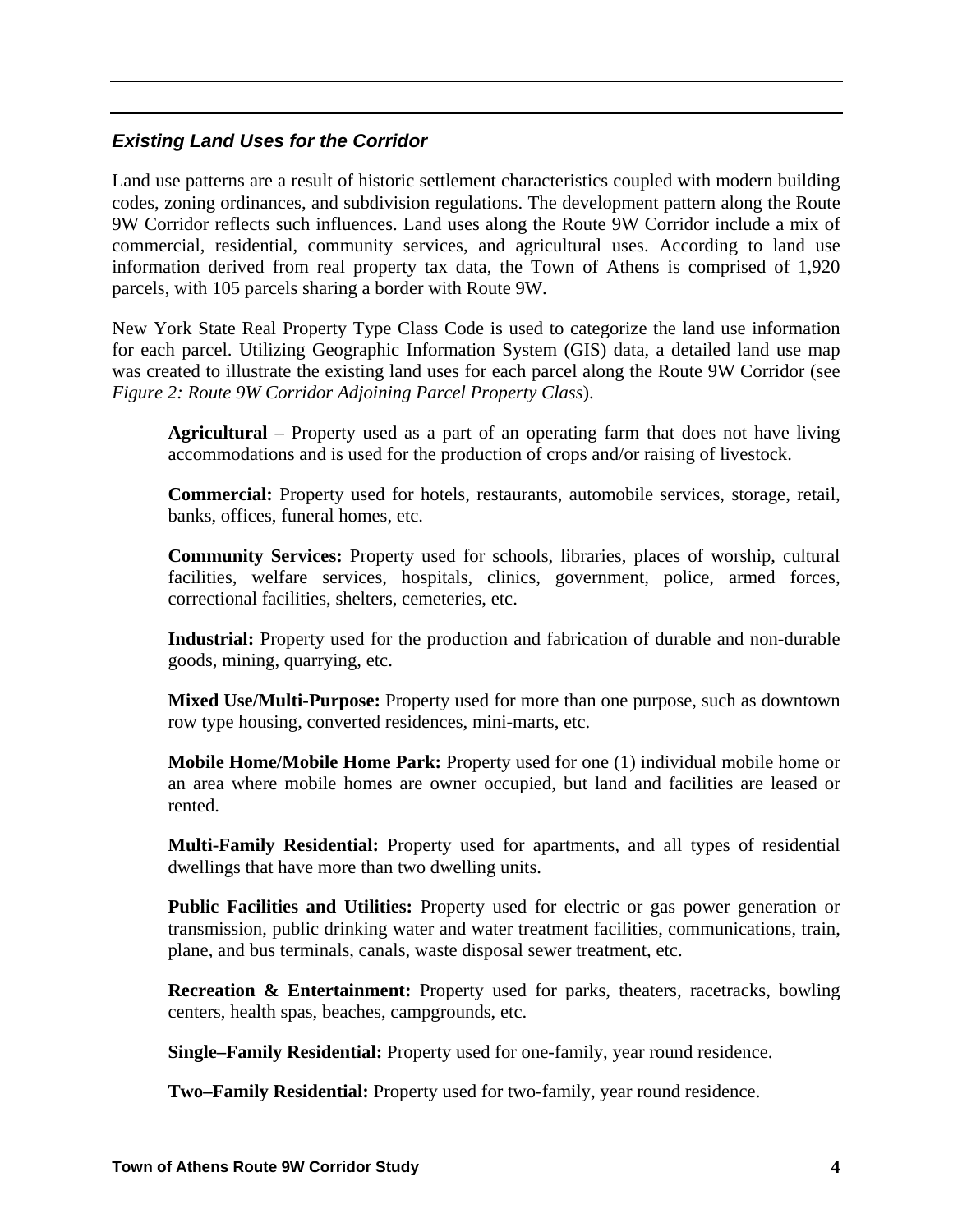**Vacant Lands:** Property that is not in use, in temporary use, or lacking permanent improvement.

Of the total parcels, only 26 parcels (or 1.4% of the total uses) are currently assessed as commercial property in the Town. Of these parcels, only 12 parcels share a border with Route 9W (see *Table 4: Properties Bordering the Route 9W Corridor*). The commercial properties generally consist of permitted uses in accordance with the Town's Zoning Ordinance. Some of the commercial uses observed along the Corridor included auto services, antiques, motels, animal hospital services, heating and cooling supplies, and plumbing repair services.

| <b>Property Class</b>        | Number of Parcels | Acres  |
|------------------------------|-------------------|--------|
| Agricultural                 |                   | 116.8  |
| Commercial                   | 12                | 61.2   |
| <b>Community Services</b>    | 2                 | 3.2    |
| Recreation and Entertainment |                   | 0.7    |
| Residential                  | 55                | 270.9  |
| Vacant Land                  | 34                | 667.8  |
| <b>Grand Total</b>           | 105               | 1120.5 |

#### **Table 4: Properties Bordering the Route 9W Corridor**

Property in the Town of Athens is most commonly used for residential purposes. The Town has 1,082 residential parcels or 56.4% of its total parcels are assessed as residential property. The land use pattern for the Route 9W Corridor follows this development trend. The Corridor has 55 residential parcels bordering Route 9W, which is 52.4% of the total uses in the Corridor. The residential properties generally consist of a variety of residential units as permitted by the Town's Zoning Ordinance. Residential dwelling units observed along Route 9W primarily consist of single-family, two-family, and mobile home units.

Community services generally include land uses for cemeteries, government, cultural, and recreational uses. Land used for community services is typically limited to only a few parcels in each community, as is similarly experienced in the Town of Athens. Of the total twelve parcels in the Town, two of these parcels have access onto Route 9W.

Land used for agricultural purposes typically involves large tracts of land but generally includes fewer overall parcels. As a result, land use percentages are often distorted. Of the total parcels, only 22 parcels (or 1.1% of the total uses) are currently assessed as agricultural property in the Town. However, agricultural uses are the second largest land use in the Town and utilize 11.5% of the total land. There is only one parcel (116.8 acres) used for agricultural purposes with access onto Route 9W.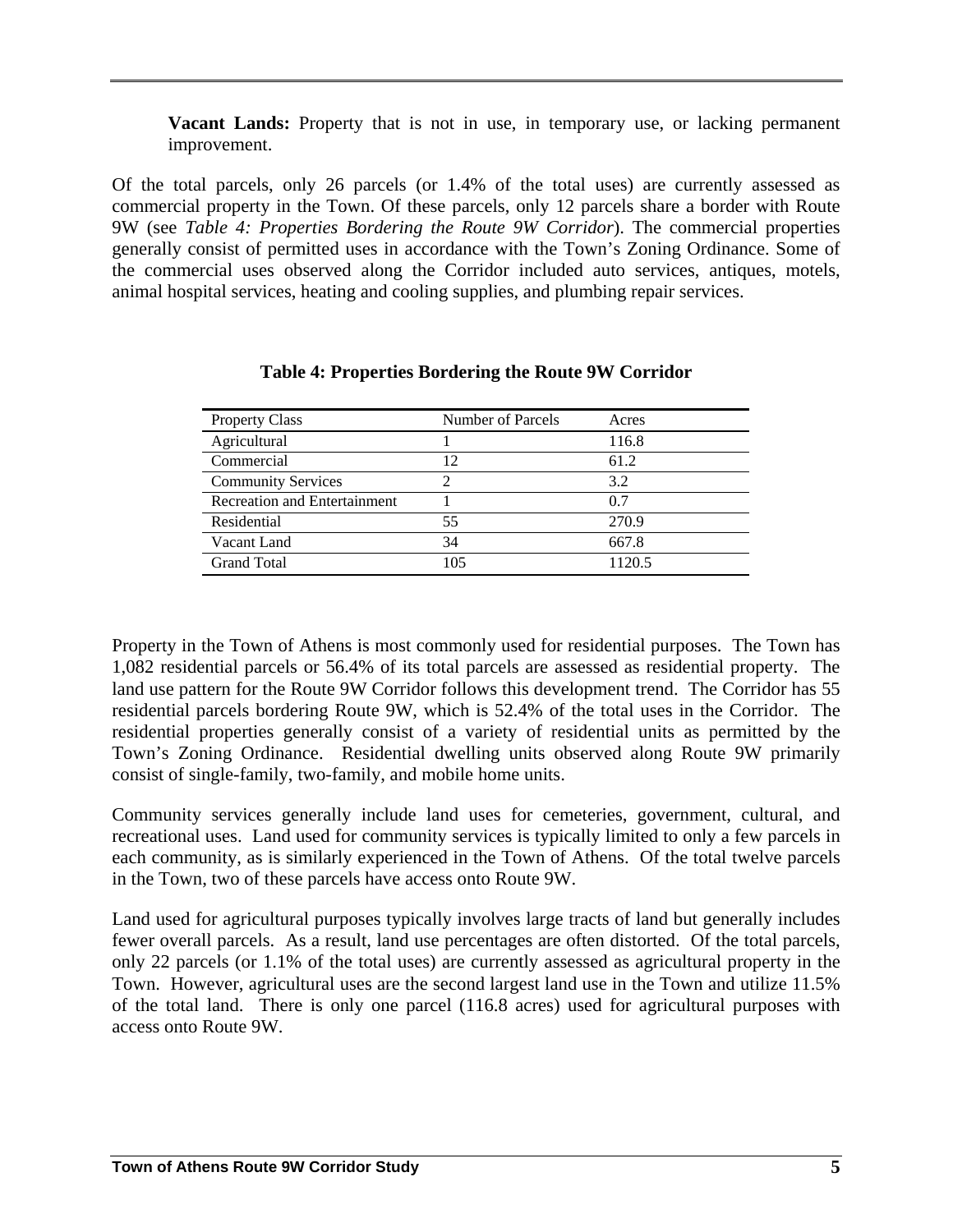**Route 9W Corridor Adjoining Parcel Property Class** 

# **Page Holder**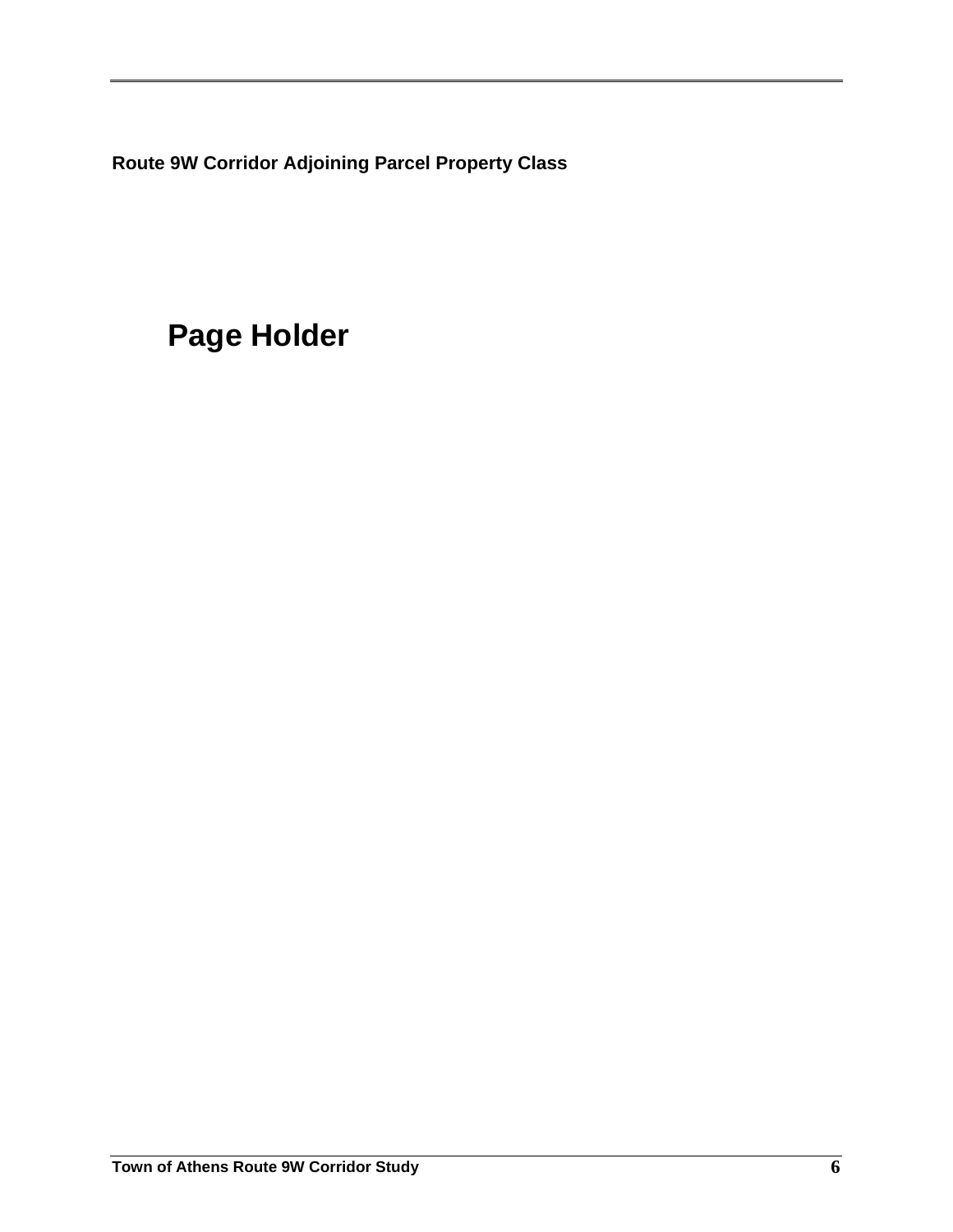In general, the Corridor can be described as a mixed-use corridor with segments that have distinct commercial, industrial, and residential characteristics. Properties vary in parcel size. There is also a wide variation in intensity of use, ranging from small homes converted to businesses with small parking areas in front or in existing driveways, to large-scale buildings with large parking areas, to intensive industrial uses. Residential uses are dispersed throughout the Corridor. The commercial development pattern is typified by buildings setback further from the street with parking in the front.

## *Existing Zoning for the Corridor*

Zoning regulations are intended to control, to some degree, development patterns. The level of detail and flexibility of Athens' zoning ordinance has varied over the years due to numerous factors including, but not limited to changes in administration and policies. Therefore, the development pattern along the Corridor appears inconsistent in places. Existing zoning districts along the Corridor allow a broad range of land uses over an extensive area.

The Town of Athens currently has six zoning districts: Open Space/Conservation (OS), Agriculture (Ag), Recreation Residential (Rr), Rural Residential (Ru), Highway Commercial (HC), and Light Industrial (LI). Figure 3 illustrates the location of each existing zoning district within the Town of Athens. Two of these districts are located along the Route 9W Corridor, including Highway Commercial (HC) and Light Industrial (LI). The minimum front yard setback for the HC district is 40 feet, whereas the LI district requires a minimum of 50 feet. This front yard setback requirement is generally consistent along the Route 9W Corridor.

The Route 9W Corridor is the only land area in the Town of Athens that is designated within the Highway Commercial (HC) district. The district begins at the northern boundary of Athens, and continues along both sides of Route 9W, to just south of the intersection with CR 28 (Schoharie Turnpike). At this point the district continues south along Route 9W, but only on the west side of the Corridor. From a point just north of the intersection with CR 74 (Leeds Athens Road), the HC district continues south on both sides of the Corridor to the southern boundary of the Town. The HC district is the only commercial district in the Town and according to the Zoning District Objectives, this district is intended to control commercial development along Route 9W. Design objectives for the district include minimizing traffic hazards and prevention of deterioration of existing commercial areas. The area's character and beauty are to be preserved by careful building design, landscaping, building setbacks, under-grounding utilities and sign control.

The Town of Athens has one large section of land designated as the Light Industrial (LI) district which is designed to concentrate any future industrial growth in this area. The Route 9W Corridor includes a stretch of the LI district along the eastern side of Route 9W between the HC district.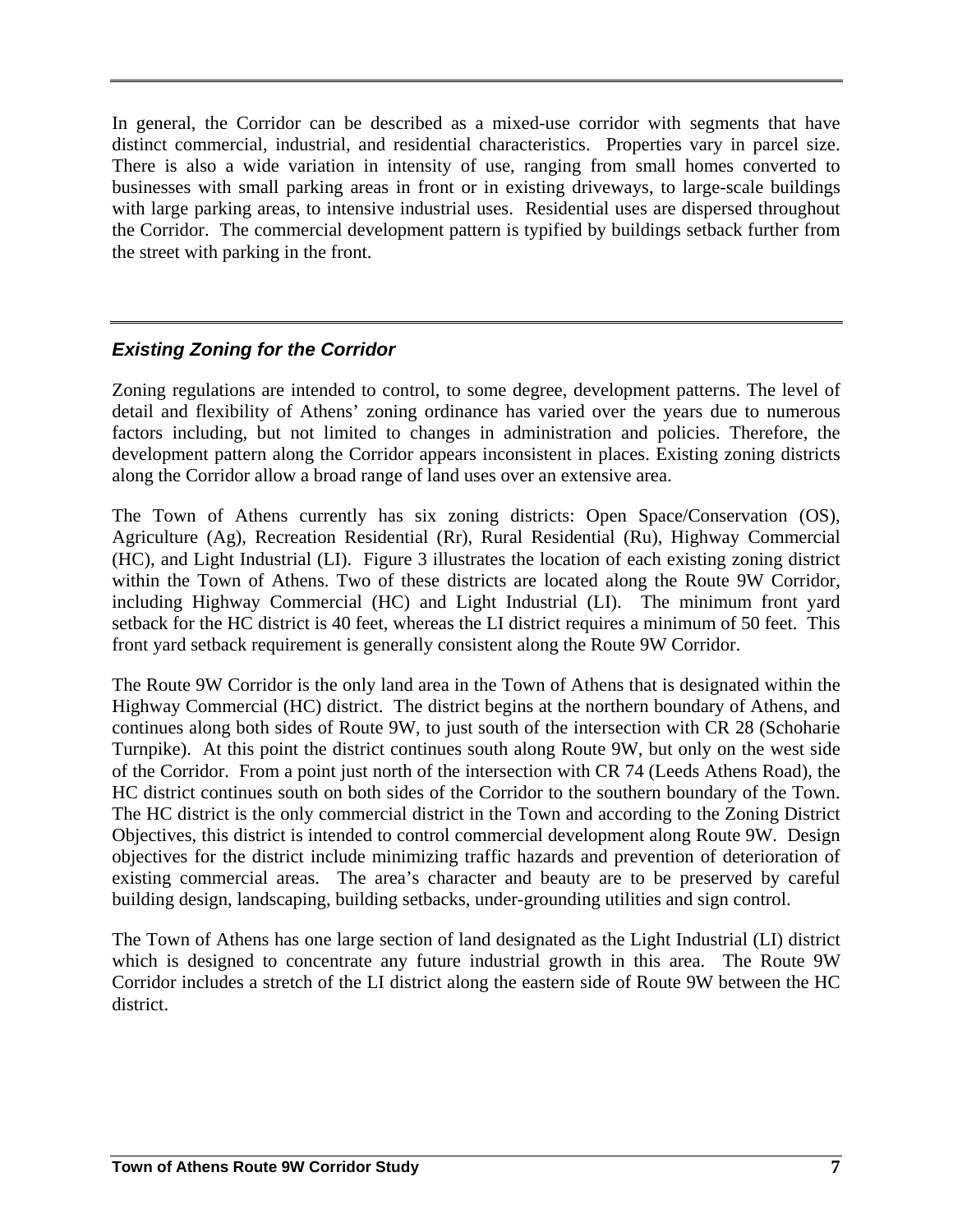**Route 9W Corridor Current Zoning Map** 

# **Page Holder**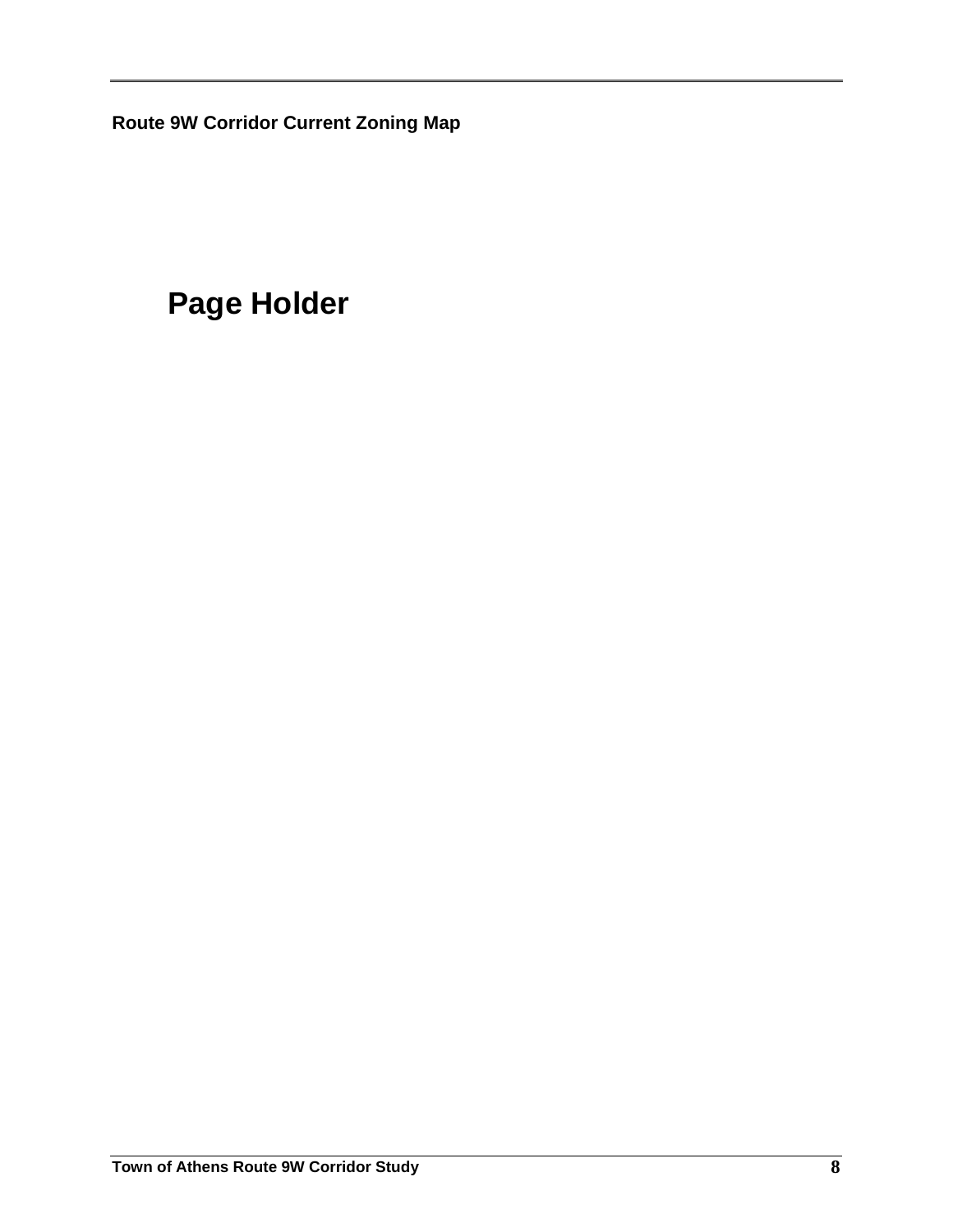Permitted uses are subject to all the requirements of the pertinent zoning district. Additional uses are allowed by Special Permit granted by the Zoning Board of Appeals, as well as accessory uses customarily and necessarily incidental to the foregoing uses. However, the special permit uses are not clearly defined in the zoning ordinance for each district. Site Plan Review is required for all proposed buildings except one and two family residential structures. The following are the permitted uses identified for each zoning district along the Route 9W Corridor in Athens:

## **Highway Commercial (HC) District**

#### Permitted Uses:

- 1. Retail sales
- 2. Personal service establishments
- 3. Laundromat, dry cleaning or laundry pick-up
- 4. Sit-down eating or drinking establishment
- 5. Bank
- 6. Professional, governmental or business office
- 7. Medical clinic or office
- 8. Auto service station
- 9. Auto body or major repair shop
- 10. Trailer rental
- 11. Auto, boat, mobile home, trailer or RV sales/rental
- 12. Drive-in restaurant
- 13. Motel
- 14. Car wash
- 15. Single-family dwelling (permitted but discouraged)

### **Light Industrial (LI) District**

#### Permitted Uses:

1. Industrial

### *Signage Regulations*

All signage in the Town of Athens is required to be in compliance with §180-19 of the Zoning Ordinance. Signage regulations vary by use of the property and/or by the size of buildings. For example, in residential districts nameplate and identification signs may be of no more than two square feet announcing the name, address or profession or home occupation of the occupant. However, businesses are permitted greater flexibility in how signage is designed and incorporated.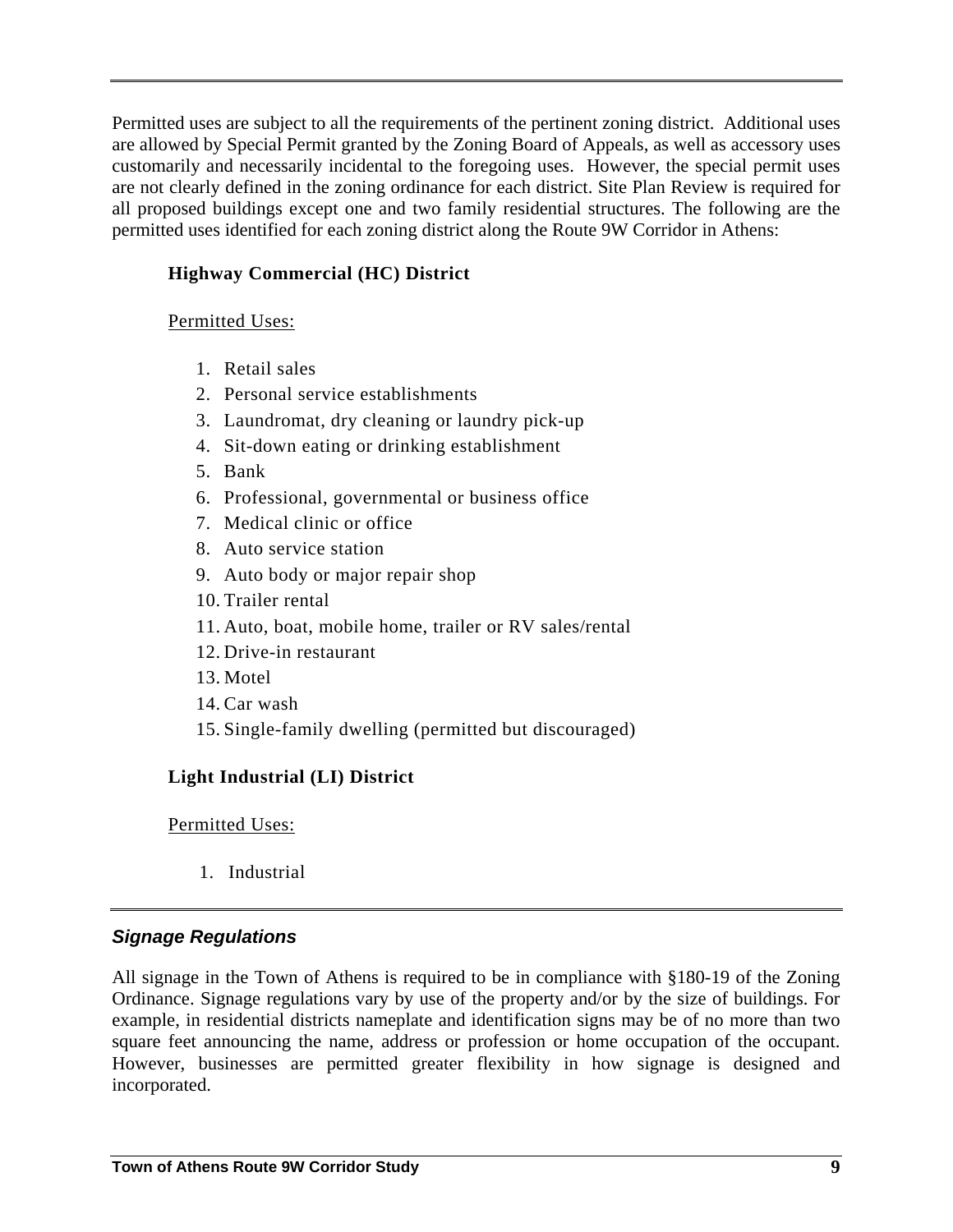Each business is permitted two signs, one freestanding sign and one attached to the building. The size of permitted signage is required to be in proportion to the land use, lot and building size, and in no case exceed ½ square feet per linear foot of lot frontage. Freestanding signs are permitted to a maximum size of 50 square feet, while signage on a building is permitted to a maximum size 100 square feet. Therefore, each business may have a total of 150 square feet for the two signs.

#### *Streetscape Assessment*

There is little or no landscaping in front of many of the buildings along the Corridor and parking lot space is often underutilized and often lacks landscaping altogether. Multiple curb cuts make the traffic pattern hazardous to drivers. No sidewalks were present to accommodate pedestrians. The only street lighting provided is at the two intersections. This lighting is not pedestrian friendly and is provided only as a traffic safety mechanism. No other streetscape improvements were noted.

The following two figures highlight the visual assessment completed for the Corridor with emphasis on the two major intersections along the Route 9W Corridor.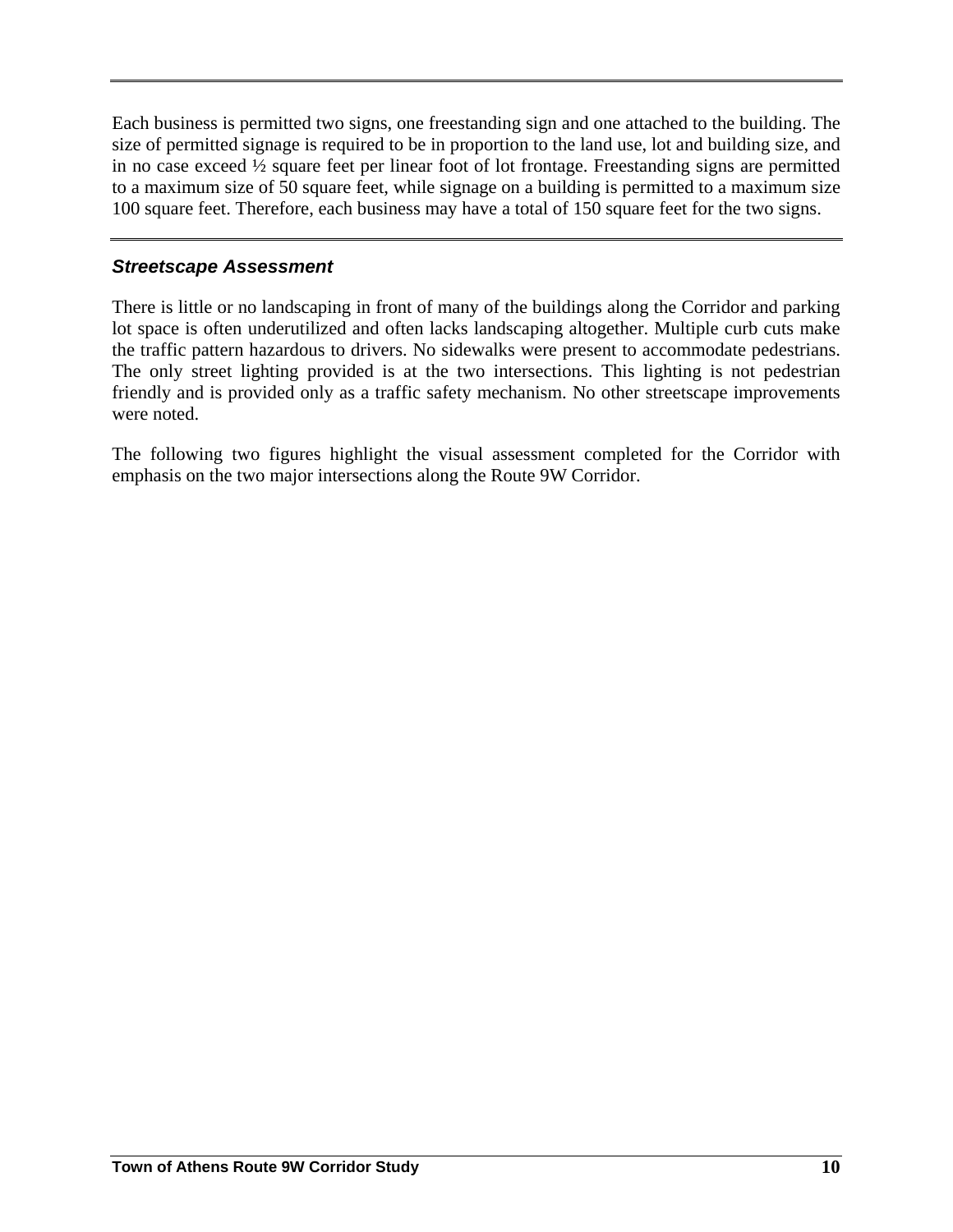**Route 9W & Schoharie Tpke. Existing Conditions & Recommendations** 

# **Page Holder**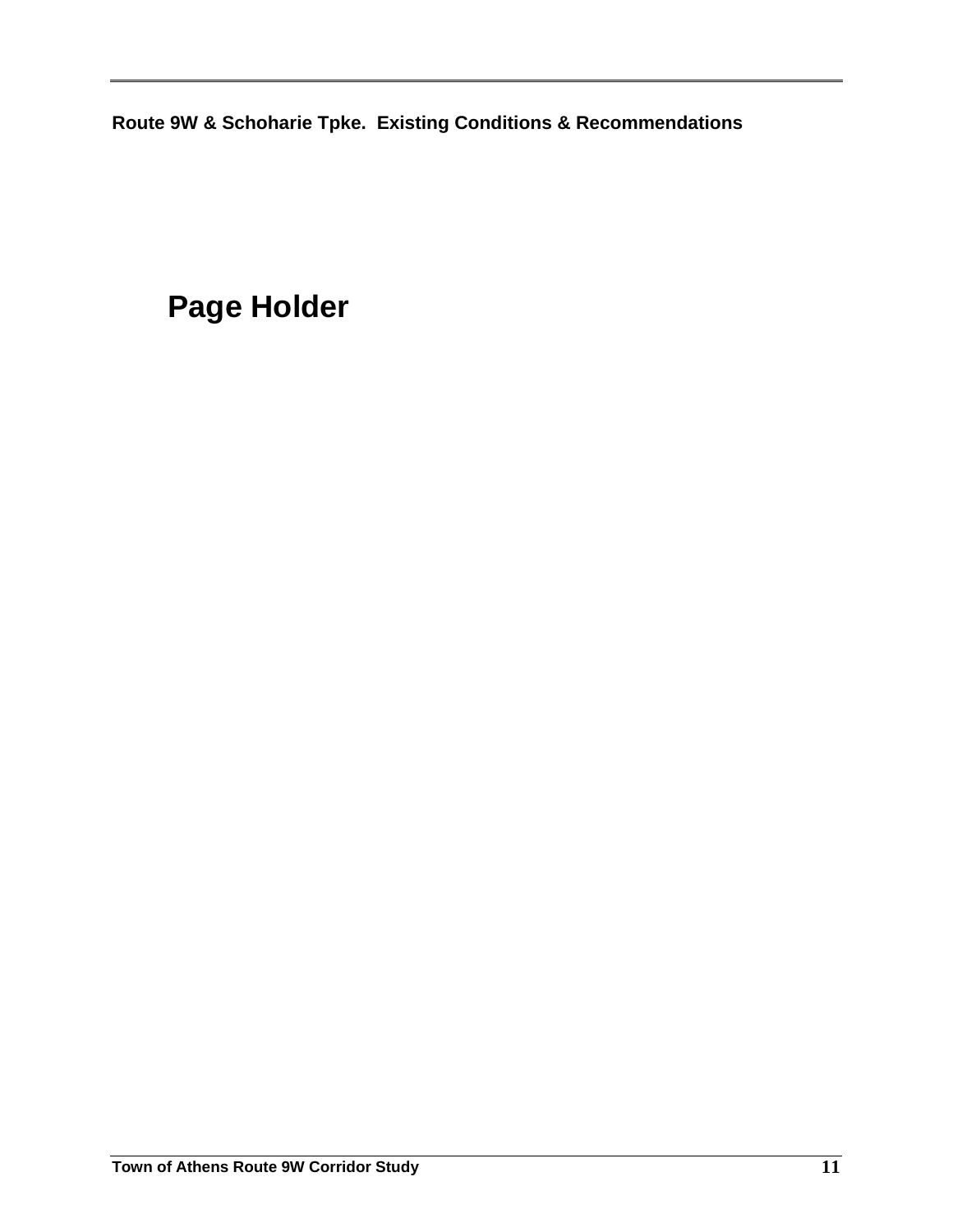**Route 9W & Leeds Athens Rd Existing Conditions & Recommendations** 

**Page Holder**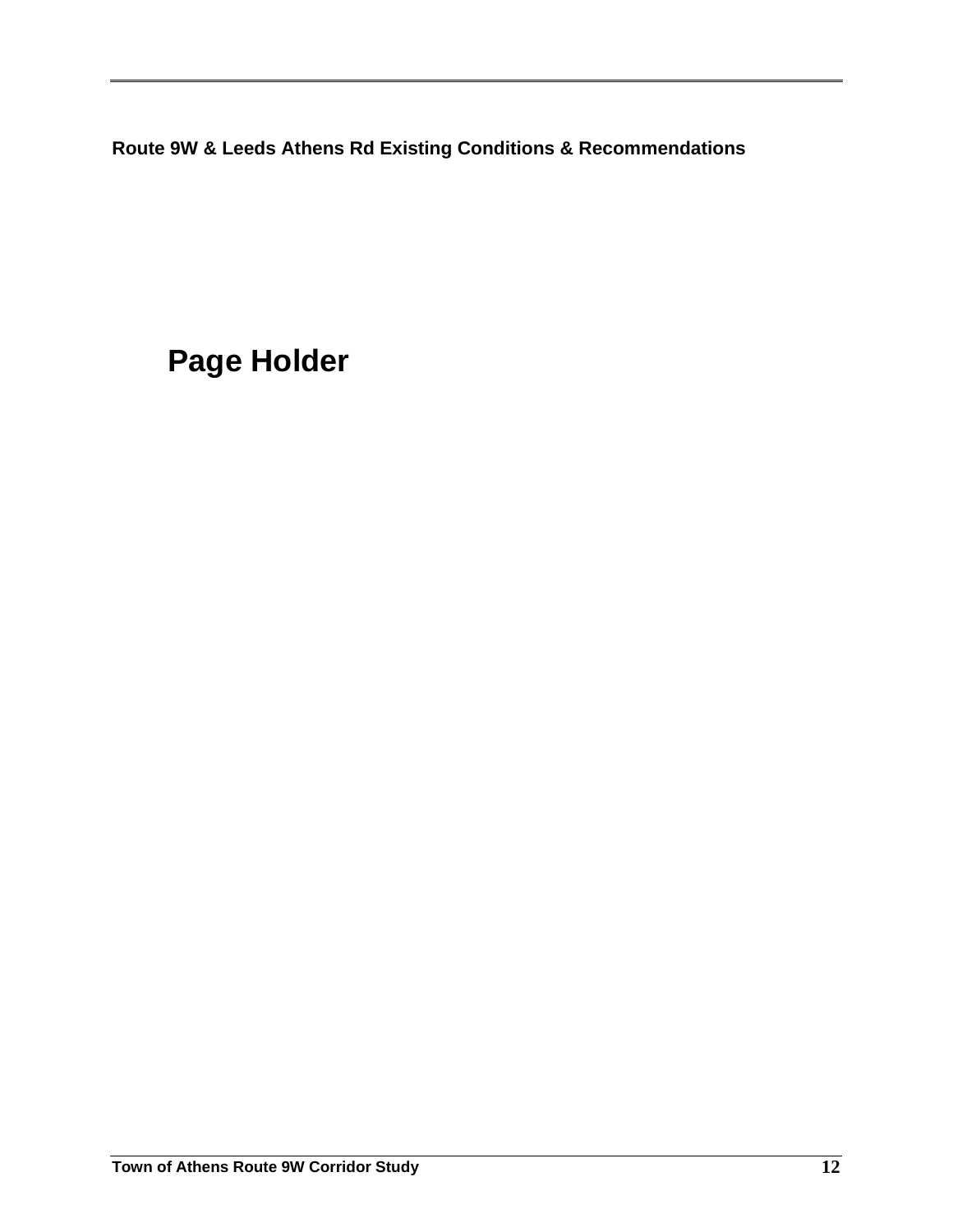## **Corridor Constraints**

#### *Environmental*

The Route 9W Corridor has an abundance of vacant parcels available for development. However, development of many of these parcels may be constrained by environmental features such as steep slopes, wetlands, and/or hydric soils. Figure 6 illustrates the environmental constraints/features of the Route 9W Corridor.

The Route 9W Corridor divides two distinct topographical ranges, the fairly level terrace flanking the Hudson River and the Kalkbergs (Dutch for "limestone mountain"). The terrace is mostly level and ranges in elevation from 150 to 200 feet. The Kalkbergs is a range of low hills parallel to and at the west margin of the Hudson River terrace. The range is less than a mile wide and varies in altitude from 200 to 350 feet. As a result of this divide, a narrow band of very steep slopes (over 45%) is seen on the edge of the Kalkbergs or the western parcels of Route 9W. Overall, there are relatively few areas within the town that are constrained by steep slopes.

Pursuant to New York State Environmental Conservation Law (ECL) Article 24 Parts 662 and 663, New York State protects freshwater wetlands larger than 12.4 acres and enforces a 100-foot protective buffer encompassing such wetlands. Smaller wetlands may also be protected under federal regulations and are not subject to the 100-foot buffer restrictions. The Freshwater Wetlands Act, aimed at preventing wetlands being filled or drained, regulates activities within or adjacent to designated wetlands, including the buffer area. A permit issued by the NYSDEC for regulated activities is required. The U.S. Army Corps of Engineers has jurisdiction over all wetlands not administered by the NYSDEC. Permits need to be secured prior to any filling, alteration, or construction in or adjacent to any wetlands.

Wetland mapping shows many regulated wetlands in Athens, mostly in the mid-portions of the Town and east to the Hudson River, including the Route 9W Corridor region. Most of the wetlands near the Route 9W Corridor are associated with, and found along creeks and streams. According to available wetland mapping, the wetlands appear to be located several feet behind many of the parcels with fronting 9W. Hydric soils are soils characterized by excessive moisture or water. According to hydric soil mapping, the hydric soils near Route 9W Corridor tend to correlate with the wetlands. As a result, there will be some development limitations on many of these parcels. A wetland survey should be required of all development along the Route 9W to ensure potential impacts to wetlands are avoided and/or minimized.

### *Historical & Archeological*

According to the New York State Historic Preservation Office (SHPO), the Route 9W Corridor has a potential for historical and archeologically significant resources. The entire length of the Corridor is identified as an archeologically sensitive area. In addition, the Flint Mine Hill Archeological District, listed on the National Historic Registry, includes all parcels along the Route 9W Corridor from the intersection of Schoharie Turnpike north into the Town of Coxsackie. All future development along the Route 9W Corridor should be required to complete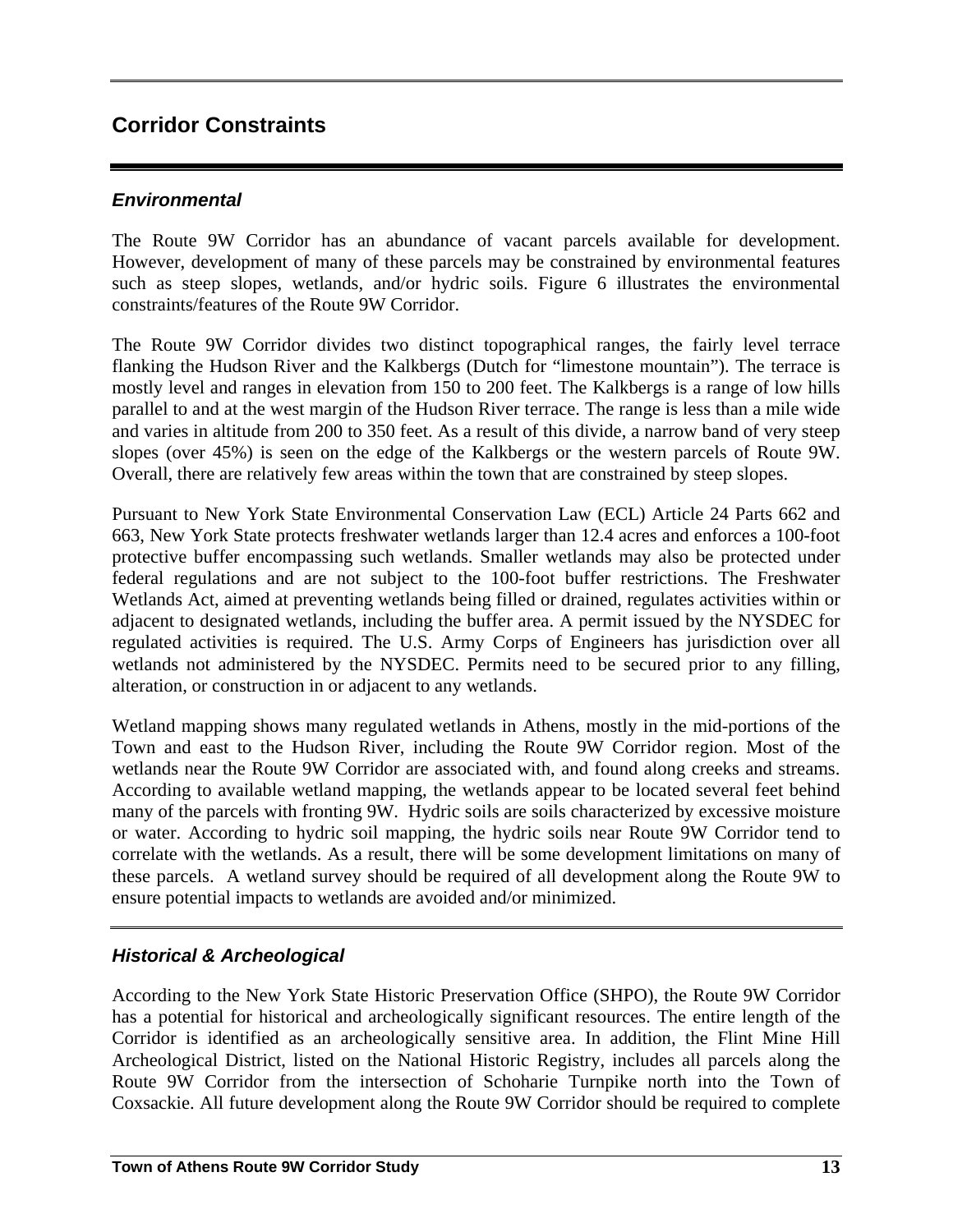a Phase 1 Archaeological Investigation to ensure potential impacts to these resources are avoided and/or minimized.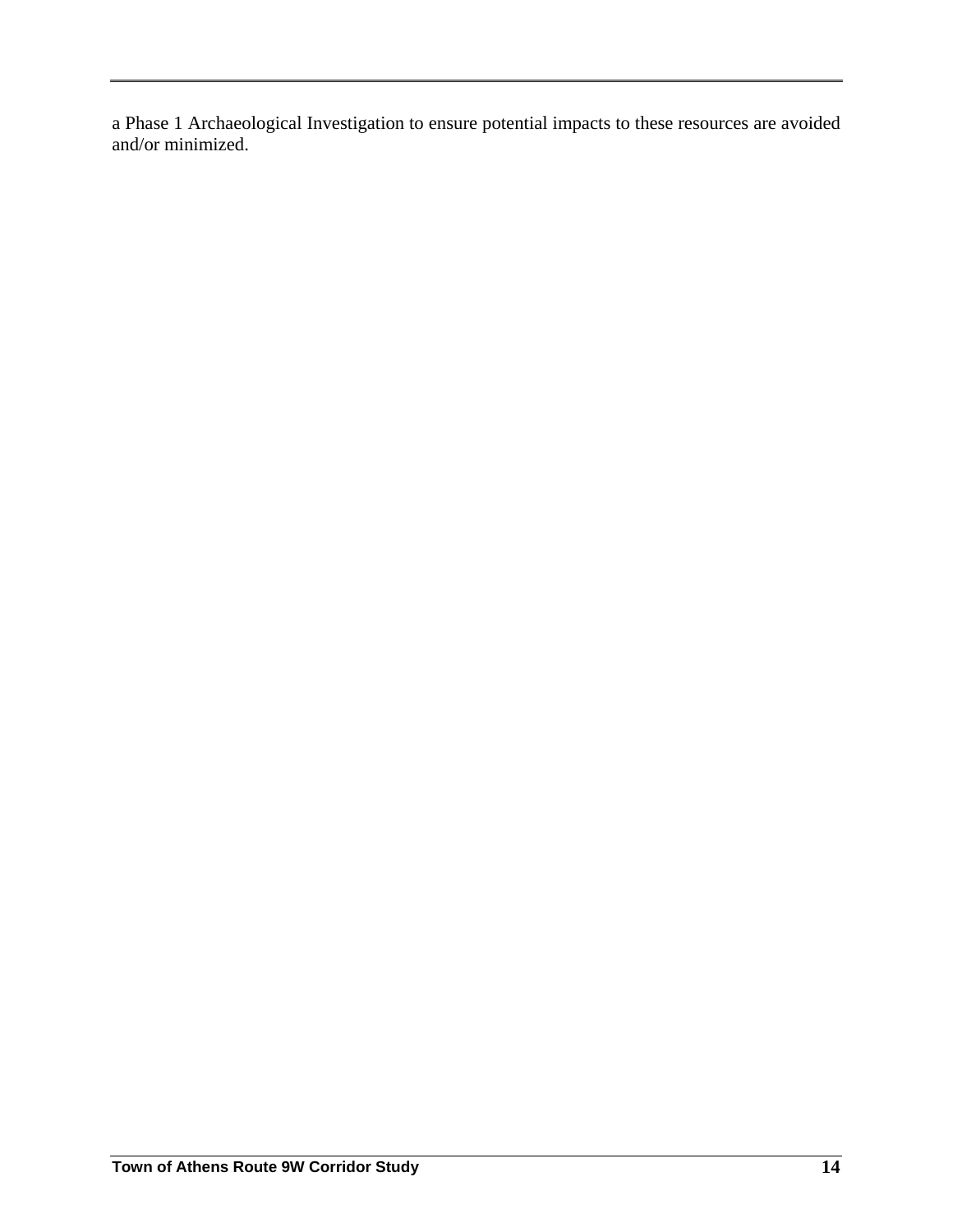**Route 9W Corridor Environmental Constraints** 

# **Page Holder**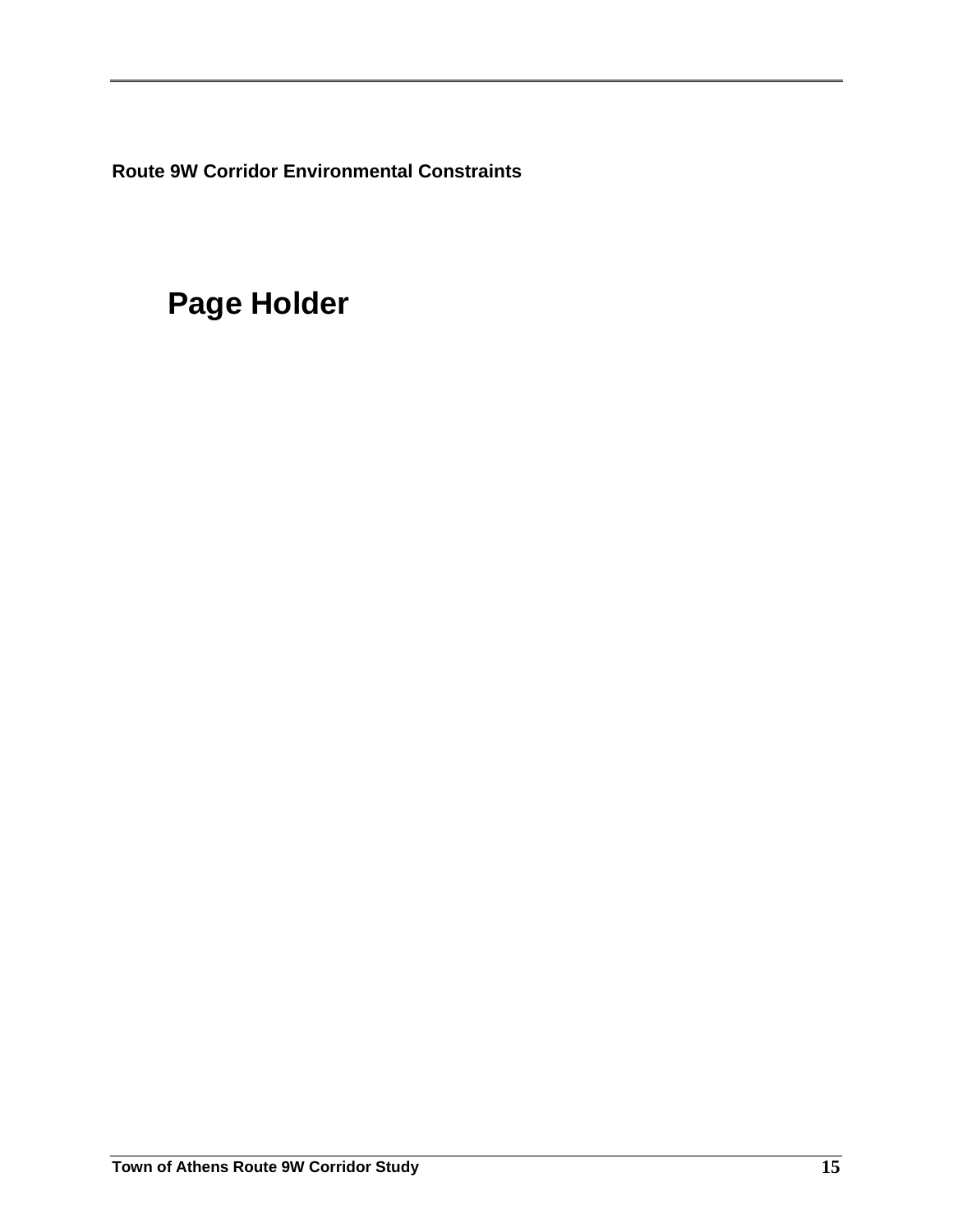# **Economic Profile of the Corridor**

As a major non-interstate transportation corridor, Route 9W serves as a main connection for commercial, commuter and local traffic for the Town and Village. The Route 9W Corridor is essential to the movement of people, goods and services throughout the region.

The assessment of existing conditions strives to answer the following questions:

- What are the demographic, socio-economic and lifestyle characteristics of existing and potential consumers?
- What trends are likely to influence consumer-spending patterns in and around the Route 9W Corridor?
- What are the spending habits of local and regional area residents?
- What are current retail sales in and around the corridor and surrounding trade area?
- What are the strengths and weaknesses of the economy?
- What is the market potential for various types of businesses in and around the corridor?

#### *Socio-Economic Profile*

According to US Census estimates and population projections from ESRI Business Analyst Online (BAO), between 2006 and 2011 the population for the Town and Village of Athens is projected to experience a growth rate of 2.8% and 3.2%, respectively. This projected growth is very much dependent upon several factors, including economic expansion, environmental capacity, housing suitability, varying needs within age cohorts, and overall regional desirability.

As detailed in the Demographic Profile, Section XXX, the population for the Town and Village has been on the rise since 1990, reflecting the community as a whole offers a desirable quality lifestyle. The largest age group in Athens is comprised of residents between the ages of 35 – 54 years. Generally, this age group is characterized as stable and typically settled into a region due to family and/or employment. Overall, the population of Athens can be characterized as generally aging, however, the younger generation is not being replenished. This is a major national trend known as the "graying of America" due to the aging of the vast baby-boomer generation.

#### *Analysis of Consumer Spending Patterns*

In an effort to identify how residents may be underserved locally by existing businesses, and in order to learn about the spending patterns of Athens residents, a Retail Goods and Services Expenditure report was obtained from ESRI Business Analyst Online (BAO) for both the Town and Village of Athens. Business Analyst Online (BAO) provides reports and maps to businesses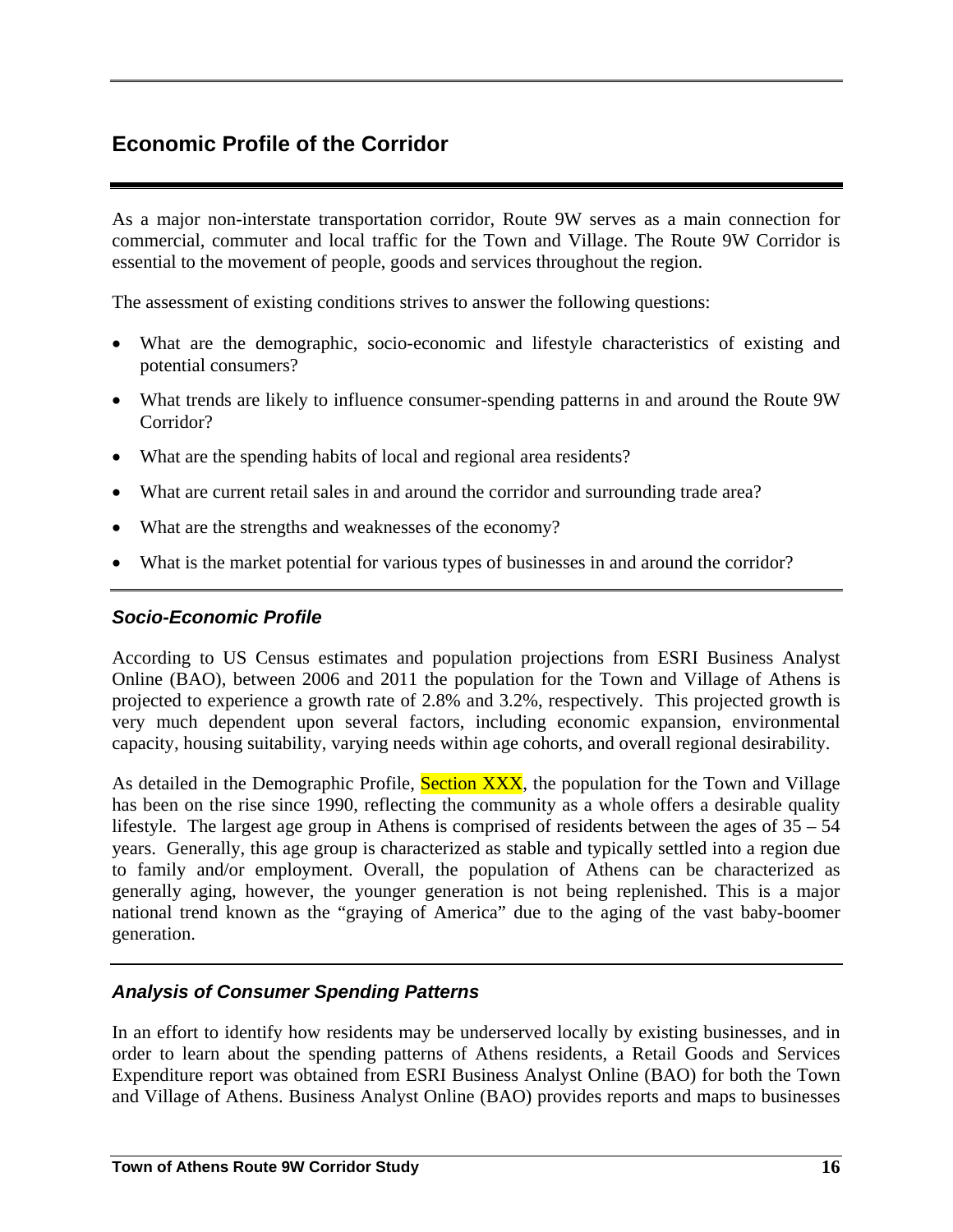to help them understand the lifestyle and buying behaviors of the households in a particular market in order and to find optimal sites for new store locations. BAO combines Geographic Information technology with extensive demographic, consumer, and business data to deliver more than 50 reports and maps over the Web. BAO uses data from the U.S. Bureau of Labor Statistics' (BLS) Consumer Expenditure Surveys to identify baseline-spending patterns. Data from additional surveys, including the weekly Diary Survey for daily purchases and quarterly Interview Survey for general purchases, are used to refine the spending estimates. BAO integrates data from both surveys to provide a comprehensive database on all consumer expenditures.

Many communities across the country have researched consumer-spending behaviors to understand local trends. In general, consumers prefer to shop for everyday items close to home. These items include goods and services such as groceries, home cleaning supplies, personal care items, alcohol, cigarettes, automobile repair, beauty salon services, and restaurants. In contrast, consumers are willing to travel farther from home for larger ticket items such as furniture, furnishings, appliances, electronics, clothing, entertainment, automobiles, recreational vehicles and medical services. Finally, consumers are willing to take longer day trips from home in search of specialty shopping experiences that may include dining, entertainment, and recreation.

The Retail Goods and Services Expenditure report details the spending habits of Athens residents which can be compared to the existing business along the Route 9W Corridor. Evaluating where local and regional consumers spend their money is important, because it reflects the dollars that could be spent along the Route 9W Corridor, if the right mix of stores was available to accommodate the demand.

The Spending Potential Index (SPI) is household-based, and represents the amount of money spent for a product or service relative to a National average of 100. Analysis of this data helps businesses identify important changes and significant trends in consumer spending and buying habits within a particular market, and helps identify the best areas to market specific products and services. These figures are not meant to represent annual expenditures made within Athens. Rather, the figures represent the potential total annual expenditures of Town and Village residents as might be spent both within and outside of Athens. While local spending habits are compared to a National average, the expenditure outlays are not corrected for regional inflation. Therefore, that a given community spends less on specific goods or services may reflect one of several things: (1) local residents are able to obtain the desired goods or services at a cheaper cost; (2) local residents' interests in such goods and services falls short of the National average or the goods and services are not easily available, or (3) local residents have less disposable income to spend on such items.

According to the SPI, for every \$1 spent nationally on retail goods and services, Town of Athens residents spend between \$0.62 and \$1.23, while the Village of Athens residents spend between \$0.83 and \$1.20. *Graph 1: Athens Spending Index* compares the residents' average spending potential index for each category in the Village and Town of Athens. *Table 5*: *Retail Goods and Services Expenditures* provides an expanded summation, with subcategories, of the spending potential index for each category. As a whole, the consumers of this area spend slightly less than the national average on most goods and services with a few exceptions. Overall, Athens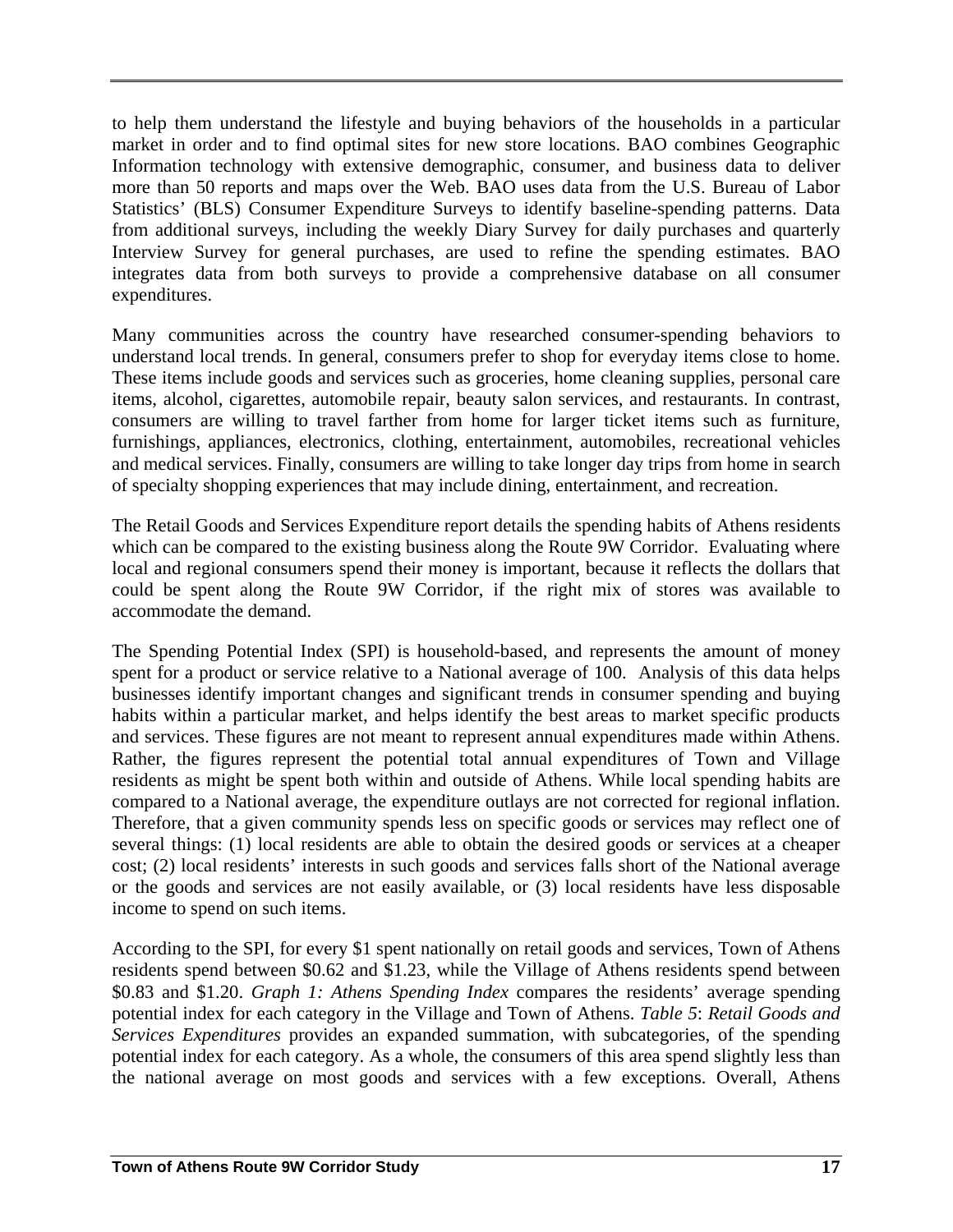consumers spend close to the national average on items such as health, insurance, home, and transportation services.

As seen in Graph 1, the top two categories by expenditures for Athens are Health (Village – 111 and Town  $-106$ ) and Insurance (Village  $-103$  and Town  $-101$ ). The category with the lowest average expenditure ranking is Financial (Village – 87 and Town – 81).





Source: ESRI Business Information Solutions (ESRI BIS). Expenditure Data area derived from the Consumer Expenditure Surveys, Bureau of Labor Statistics. Data was updated in September of 2003 based on Consumer Expenditure Surveys from 1999, 2000, and 2001.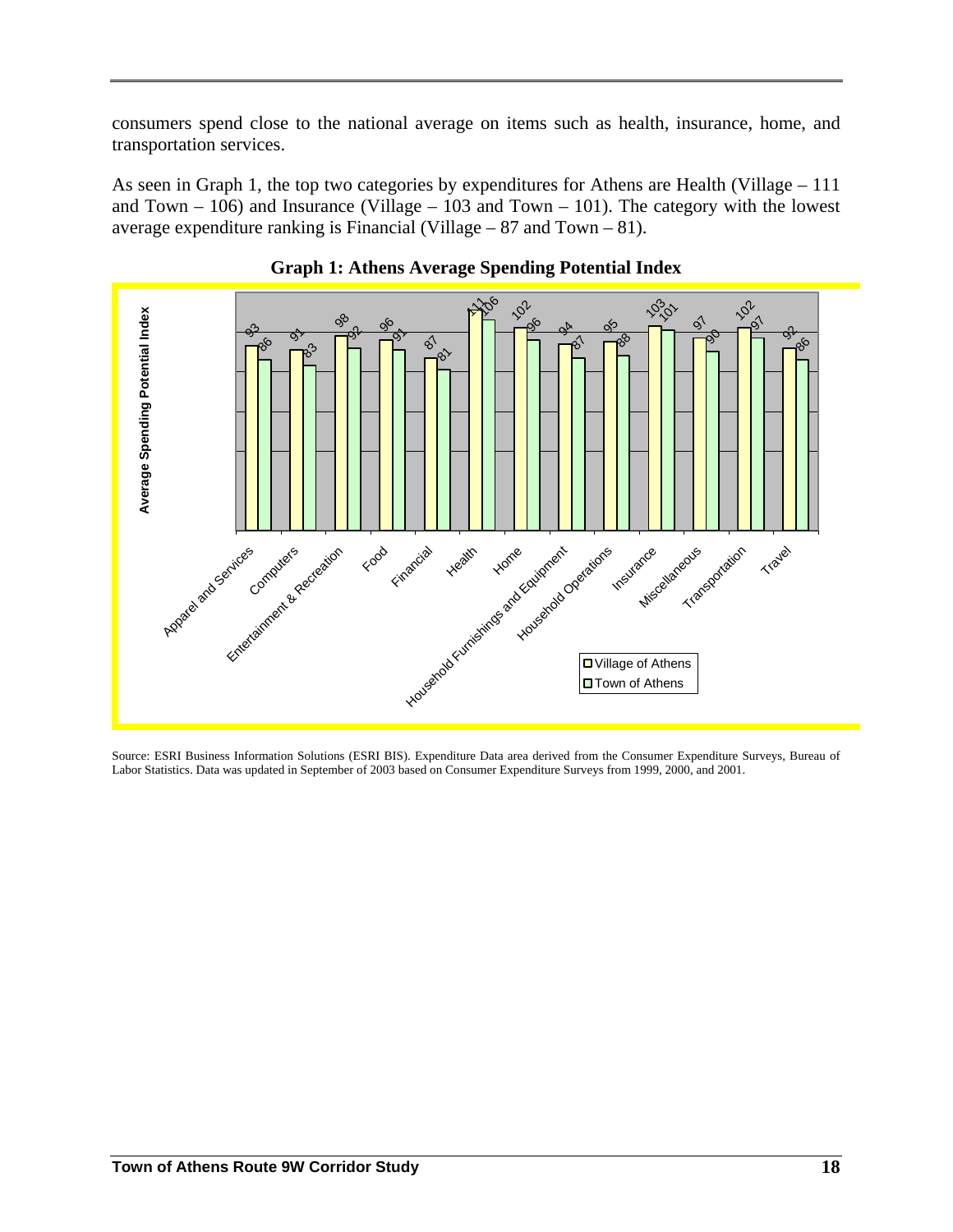The average amount spent per household on each of the goods and service subcategories is comparable in both the Village and Town. However, the Village spends slightly more per dollar in each subcategory. The following are the subcategories with the highest and lowest spending potential index for both the Village and Town.

| Village: Highest Spending Potential Index (S.P.I.) | Town: Highest Spending Potential Index (S.P.I.) |
|----------------------------------------------------|-------------------------------------------------|
| 1. Recreational Vehicles & Fees (123)              | 1. Recreational Vehicles & Fees (120)           |
| 2. Prescription Drugs (120)                        | 2. Prescription Drugs (118)                     |
| 3. Maintenance & Remodeling Materials (114)        | 3. Lawn & Garden (109)                          |
|                                                    |                                                 |
| Village: Lowest Spending Potential Index (S.P.I.)  | Town: Lowest Spending Potential Index (S.P.I.)  |
| 1. Investments (69)                                | 1. Investments (62)                             |
| 2. Child care (82)                                 | 2. Child care (73)                              |

Most of the retail goods and services that residents are willing to spend more per dollar on, are not provided along the Route 9W Corridor. Indicating that residents are finding these services elsewhere. Recapturing even a portion of sales currently spent elsewhere represents a significant market opportunity. Achieving this vision will require establishing a critical mass of quality retail and service businesses throughout the Corridor to enhance the area's drawing power and consumer spending potential.

*Table 5: Retail Goods and Services Expenditures*, indicates the spending habits of the Athens residents, as compared to a nationwide standard.

|                                               |                                                                 | <b>Village</b><br>Town                                                        |                                   |                                                     |                                                                  |                                          |  |
|-----------------------------------------------|-----------------------------------------------------------------|-------------------------------------------------------------------------------|-----------------------------------|-----------------------------------------------------|------------------------------------------------------------------|------------------------------------------|--|
| <b>Retail Goods &amp; Services Categories</b> | <b>Spending</b><br><b>Potential</b><br><b>Index</b><br>(S.P.I.) | <b>Average</b><br><b>Spent per Spent per</b><br><b>Household</b><br>(Village) | <b>Total</b><br>Year<br>(Village) | <b>Spending</b><br><b>Potential</b><br><b>Index</b> | <b>Average</b><br><b>Spent per</b><br><b>Household</b><br>(Town) | <b>Total Spent</b><br>per Year<br>(Town) |  |
| <b>Apparel and Services</b>                   | 93                                                              |                                                                               | \$2,559.14 \$1,888,647            | 86                                                  | \$2,373.49                                                       | \$4,075,281                              |  |
| Men's                                         | 95                                                              | \$495.07                                                                      | \$365,365                         | 88                                                  | \$460.19                                                         | \$790,150                                |  |
| Women's                                       | 93                                                              | \$841.59                                                                      | \$621,096                         | 86                                                  | \$775.79                                                         | \$1,332,028                              |  |
| Children's                                    | 94                                                              | \$406.99                                                                      | \$300,361                         | 88                                                  | \$379.67                                                         | \$651,899                                |  |
| Footwear                                      | 89                                                              | \$447.74                                                                      | \$330,434                         | 83                                                  | \$417.92                                                         | \$717,571                                |  |
| Watches & Jewelry                             | 96                                                              | \$241.09                                                                      | \$177,924                         | 89                                                  | \$223.20                                                         | \$383,231                                |  |
| <b>Apparel Products and Services</b>          | 87                                                              | \$126.65                                                                      | \$93,467                          | 80                                                  | \$116.72                                                         | \$200,402                                |  |
| <b>Computer</b>                               | 91                                                              |                                                                               |                                   | 83                                                  |                                                                  |                                          |  |
| Computers and Hardware for Home Use           | 90                                                              | \$223.39                                                                      | \$164,863                         | 82                                                  | \$202.74                                                         | \$348,101                                |  |
| Software and Accessories for Home Use         | 92                                                              | \$26.99                                                                       | \$19,916                          | 83                                                  | \$24.40                                                          | \$41,891                                 |  |
| <b>Entertainment &amp; Recreation</b>         | 98                                                              |                                                                               | \$3,059.01 \$2,257,547            | 92                                                  | \$2,865.67                                                       | \$4,920,351                              |  |
| <b>Fees and Admissions</b>                    | 87                                                              | \$524.48                                                                      | \$387,066                         | 78                                                  | \$473.26                                                         | \$812,587                                |  |
| Membership Fees for Clubs                     | 91                                                              | \$149.21                                                                      | \$110,118                         | 83                                                  | \$135.60                                                         | \$232,822                                |  |
| Fees for Participant Sports, excl. Trips      | 89                                                              | \$102.54                                                                      | \$75,678                          | 80                                                  | \$92.41                                                          | \$158,672                                |  |
| Admission to Movie/Theatre/Opera/Ballet       | 83                                                              | \$121.30                                                                      | \$89,519                          | 75                                                  | \$108.59                                                         | \$186,444                                |  |
| Admission to Sporting Events, excl. Trips     | 90                                                              | \$50.18                                                                       | \$37,032                          | 81                                                  | \$45.23                                                          | \$77,656                                 |  |

#### **Table 5: Retail Goods and Services Expenditures**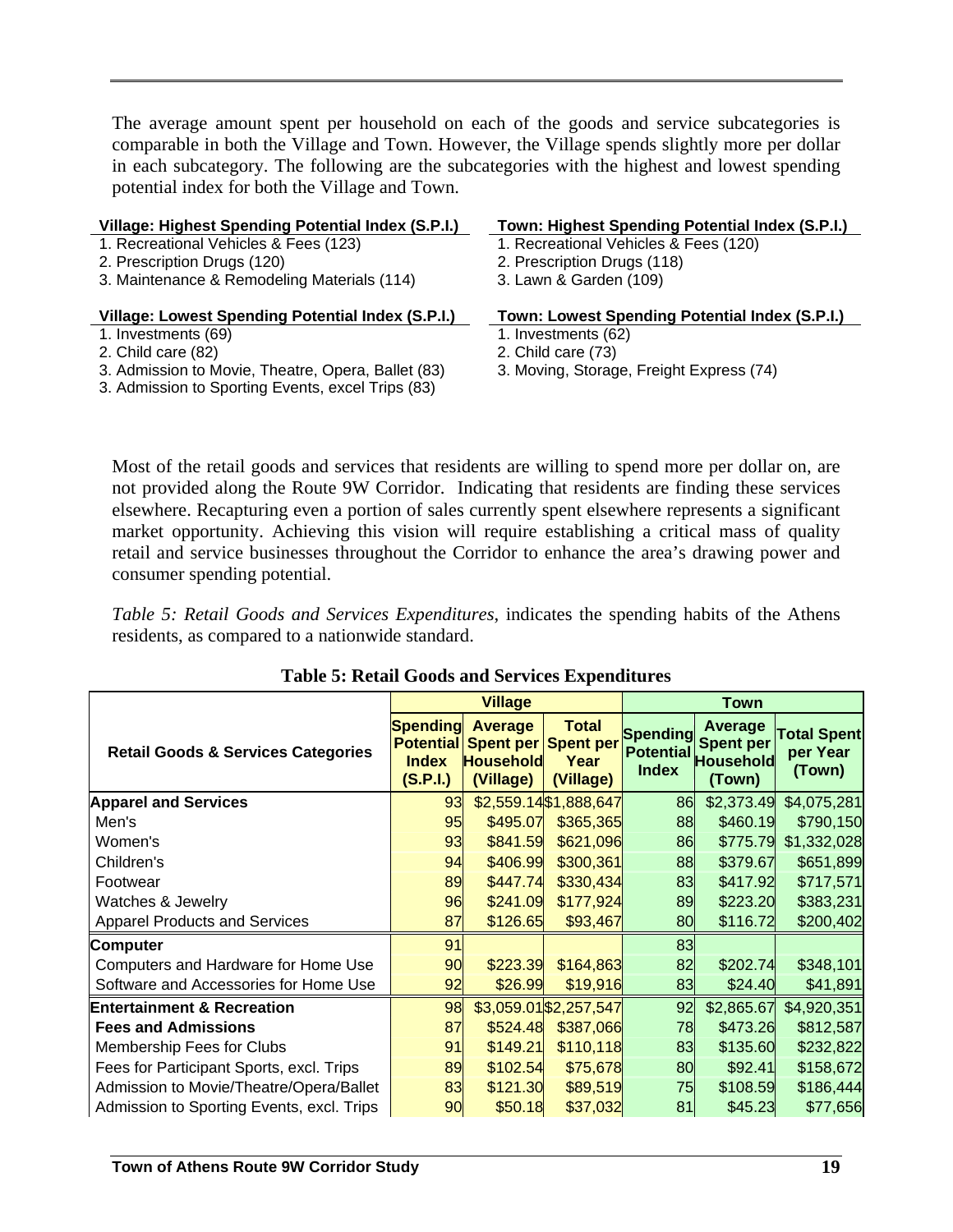|                                               |                          | <b>Village</b>                |                                                 |                  | <b>Town</b>                |                          |
|-----------------------------------------------|--------------------------|-------------------------------|-------------------------------------------------|------------------|----------------------------|--------------------------|
|                                               | <b>Spending</b>          | <b>Average</b>                | <b>Total</b>                                    | <b>Spending</b>  | <b>Average</b>             | <b>Total Spent</b>       |
| <b>Retail Goods &amp; Services Categories</b> |                          | Potential Spent per Spent per |                                                 | <b>Potential</b> | <b>Spent per</b>           | per Year                 |
|                                               | <b>Index</b><br>(S.P.I.) | <b>Household</b><br>(Village) | Year<br>(Village)                               | <b>Index</b>     | <b>Household</b><br>(Town) | (Town)                   |
| <b>Fees for Recreational Lessons</b>          | 83                       | \$101.25                      | \$74,719                                        | 75               | \$91.43                    | \$156,993                |
| <b>TV/Video/Sound Equipment</b>               | 96                       | \$991.12                      | \$731,445                                       | 90               | \$924.67                   | \$1,587,652              |
| Community Antenna or Cable Television         | 100                      | \$551.02                      | \$406,654                                       | 95               | \$523.77                   | \$899,311                |
| <b>Color Televisions</b>                      | 91                       | \$104.56                      | \$77,166                                        | 84               | \$95.88                    | \$164,629                |
| VCRs, Video Cameras, and DVD Players          | 91                       | \$34.44                       | \$25,415                                        | 81               | \$30.58                    | \$52,511                 |
| Video Cassettes and DVDs                      | 94                       | \$38.51                       | \$28,418                                        | 85               | \$34.75                    | \$59,674                 |
| Video Game Hardware and Software              | 90                       | \$30.48                       | \$22,495                                        | 81               | \$27.60                    | \$47,395                 |
| <b>Satellite Dishes</b>                       | 103                      | \$3.04                        | \$2,243                                         | 98               | \$2.88                     | \$4,945                  |
| Rental of Video Cassettes and DVDs            |                          | \$55.94                       | \$41,286                                        |                  | \$50.17                    |                          |
|                                               | 89<br>94                 | \$167.58                      |                                                 | 80               | \$153.93                   | \$86,143                 |
| Sound Equipment                               | 91                       | \$5.55                        | \$123,671                                       | 86               |                            | \$264,300                |
| Rental and Repair of TV/Sound Equipment       |                          | \$374.06                      | \$4,097                                         | 83               | \$5.09                     | \$8,744                  |
| Pets                                          | 106                      |                               | \$276,055                                       | 102              | \$359.14                   | \$616,651                |
| <b>Toys and Games</b>                         | 95<br>123                | \$193.04                      | \$142,462                                       | 89               | \$181.12                   | \$310,977                |
| <b>Recreational Vehicles and Fees</b>         |                          | \$413.17                      | \$304,919                                       | 120              | \$401.14                   | \$688,764                |
| Sports/Recreation/Exercise Equipment          | 95                       | \$209.71                      | \$154,767                                       | 91               | \$199.85                   | \$343,138                |
| Photo Equipment and Supplies                  | 96                       | \$138.41                      | \$102,147                                       | 88               | \$127.26                   | \$218,506                |
| Reading                                       | 97                       | \$215.02                      | \$158,686                                       | 90               | \$199.23                   | \$342,076                |
| Food                                          | 96                       |                               | \$7,628.27 \$5,629,663                          | 91               |                            | \$7,174.03 \$12,317,814  |
| <b>Food at Home</b>                           | 98                       |                               | \$4,642.53 \$3,426,190                          | 93               |                            | \$4,400.39 \$7,555,465   |
| <b>Bakery and Cereal Products</b>             | 98                       |                               | \$691.85 \$510,585                              | 93               |                            | \$655.39 \$1,125,305     |
| Meat, Poultry, Fish, and Eggs                 | 97                       | \$1,230.51                    | \$908,119                                       | 93               |                            | \$1,175.33 \$2,018,035   |
| Dairy Products                                | 99                       | \$510.79                      | \$376,965                                       | 94               | \$483.75                   | \$830,605                |
| Fruit and Vegetables                          | 95                       | \$792.38                      | \$584,779                                       | 90               | \$750.83                   | \$1,289,182              |
| Snacks and Other Food at Home                 | 99                       |                               | \$1,416.99 \$1,045,742                          | 94               | \$1,335.08                 | \$2,292,338              |
| <b>Food Away from Home</b>                    | 94                       |                               | \$2,985.74 \$2,203,473                          | 88               | \$2,773.65                 | \$4,762,349              |
| <b>Alcoholic Beverages</b>                    | 90                       | \$461.14                      | \$340,323                                       | 82               | \$419.52                   | \$720,310                |
| Nonalcoholic Beverages at Home                | 101                      | \$398.91                      | \$294,398                                       | 95               | \$376.90                   | \$647,131                |
|                                               |                          |                               |                                                 |                  |                            |                          |
| Financial                                     | 87<br>69                 |                               |                                                 | 81<br>62         |                            |                          |
| Investments                                   |                          |                               | \$5,796.27\$4,277,646<br>\$5,660.96 \$4,177,786 |                  |                            | $$5,143.51$ $$8,831,411$ |
| Vehicle Loans                                 | 105                      |                               |                                                 | 99               | \$5,385.57                 | \$9,247,019              |
| <b>Health</b>                                 | 111                      |                               |                                                 | 106              | \$100.76                   |                          |
| <b>Nonprescription Drugs</b>                  | 107                      | \$106.02                      | \$78,240                                        | 101              |                            | \$173,009                |
| <b>Prescription Drugs</b>                     | 120                      | \$645.65                      | \$476,489                                       | 118              | \$634.33                   | \$1,089,137              |
| <b>Eyeglasses and Contact Lenses</b>          | 105                      | \$89.92                       | \$66,362                                        | 98               | \$84.19                    | \$144,546                |
| Home                                          | 102                      |                               |                                                 | 96               |                            |                          |
| Mortgage Payment and Basics                   | 94                       |                               | \$7,487.20 \$5,525,552                          | 88               |                            | \$7,001.02 \$12,020,746  |
| Maintenance and Remodeling Services           | 97                       |                               | \$1,533.07 \$1,131,408                          | 92               |                            | \$1,443.18 \$2,477,937   |
| Maintenance and Remodeling Materials          | 114                      |                               | $$369.20$ $$272,468$                            | 107              | \$344.19                   | \$590,980                |
| Utilities, Fuel, and Public Services          | 101                      |                               | \$4,216.57 \$3,111,831                          | 96               |                            | \$4,013.49 \$6,891,168   |
| <b>Household Furnishings and Equipment</b>    | 94                       |                               |                                                 | 87               |                            |                          |
| <b>Household Textiles</b>                     | 94                       | \$119.04                      | \$87,850                                        | 87               | \$109.38                   | \$187,808                |
| Furniture                                     | 89                       | \$543.45                      | \$401,065                                       | 82               | \$501.53                   | \$861,125                |
| <b>Floor Coverings</b>                        | 93                       | \$73.03                       | \$53,897                                        | 87               | \$67.95                    | \$116,664                |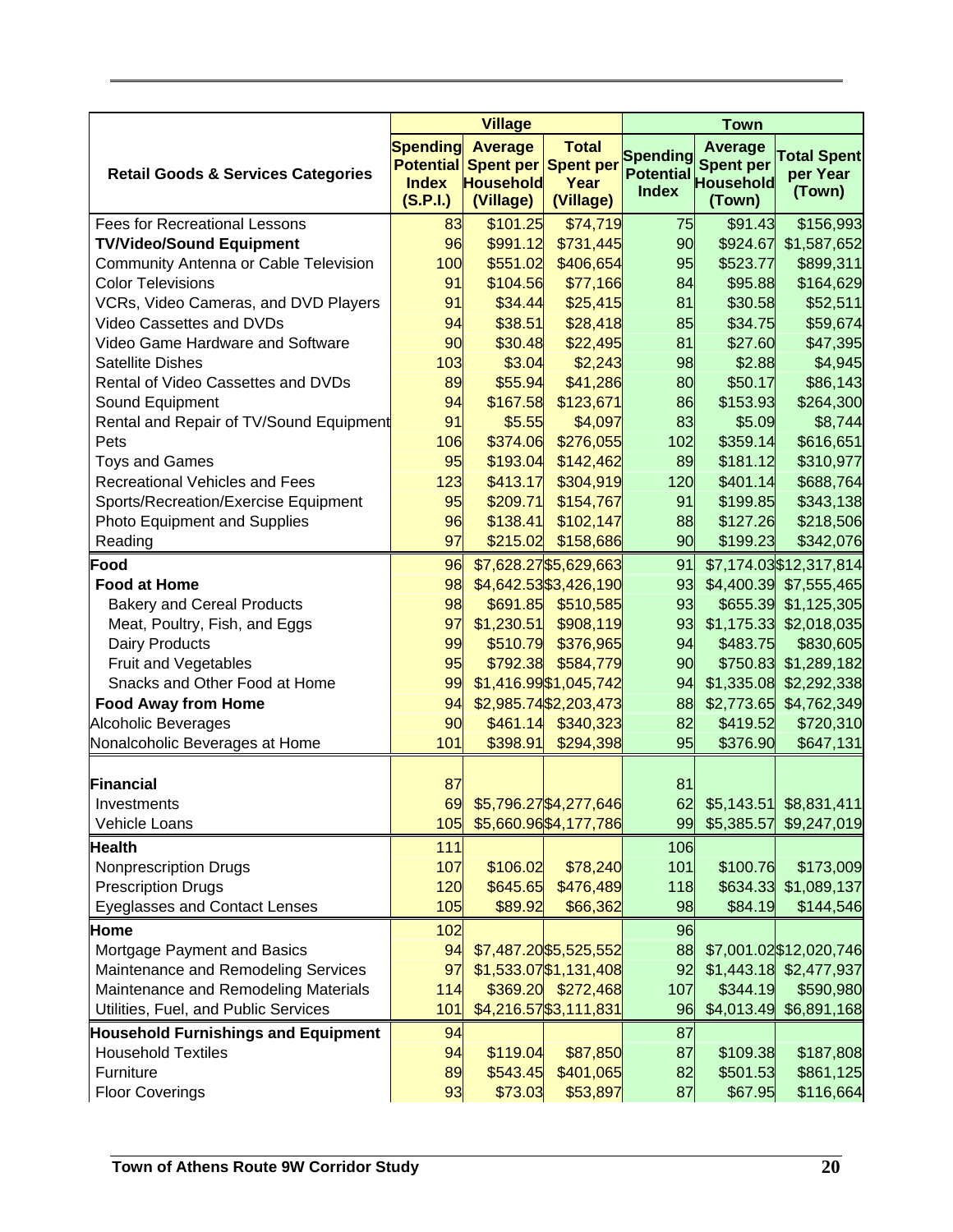|                                               | <b>Village</b>                                                  |                                                                        |                                   | <b>Town</b> |                              |                                          |
|-----------------------------------------------|-----------------------------------------------------------------|------------------------------------------------------------------------|-----------------------------------|-------------|------------------------------|------------------------------------------|
| <b>Retail Goods &amp; Services Categories</b> | <b>Spending</b><br><b>Potential</b><br><b>Index</b><br>(S.P.I.) | <b>Average</b><br>Spent per Spent per<br><b>Household</b><br>(Village) | <b>Total</b><br>Year<br>(Village) |             | Spending Spent per<br>(Town) | <b>Total Spent</b><br>per Year<br>(Town) |
| <b>Major Appliances</b>                       | 101                                                             | \$274.74                                                               | \$202,756                         | 95          | \$258.92                     | \$444,564                                |
| <b>Housewares</b>                             | 97                                                              | \$92.41                                                                | \$68,197                          | 91          | \$87.06                      | \$149,476                                |
| Small Appliances                              | 100                                                             | \$35.21                                                                | \$25,985                          | 93          | \$32.69                      | \$56,123                                 |
| Luggage                                       | 85                                                              | \$9.06                                                                 | \$6,683                           | 76          | \$8.07                       | \$13,853                                 |
| <b>Telephones and Accessories</b>             | 94                                                              | \$48.78                                                                | \$36,003                          | 88          | \$45.67                      | \$78,421                                 |
| <b>Household Operations</b>                   | 95                                                              |                                                                        |                                   | 88          |                              |                                          |
| <b>Child Care</b>                             | 82                                                              | \$344.36                                                               | \$254,140                         | 73          | \$306.90                     | \$526,939                                |
| Lawn and Garden                               | 113                                                             | \$473.21                                                               | \$349,226                         | 109         | \$458.93                     | \$787,985                                |
| Moving/Storage/Freight Express                | 85                                                              | \$43.06                                                                | \$31,780                          | 74          | \$37.91                      | \$65,097                                 |
| <b>Housekeeping Supplies</b>                  | 101                                                             | \$681.13                                                               | \$502,671                         | 95          | \$643.12                     | \$1,104,231                              |
| Insurance                                     | 103                                                             |                                                                        |                                   | 101         |                              |                                          |
| <b>Owners and Renters Insurance</b>           | 109                                                             | \$453.62                                                               | \$334,769                         | 106         | \$438.34                     | \$752,625                                |
| Vehicle Insurance                             | 100                                                             | \$1,296.12                                                             | \$956,538                         | 94          | \$1,229.03                   | \$2,110,239                              |
| Life/Other Insurance                          | 107                                                             | \$676.51                                                               | \$499,267                         | 102         | \$647.96                     | \$1,112,542                              |
| <b>Miscellaneous</b>                          | 97                                                              |                                                                        |                                   | 90          |                              |                                          |
| Personal Care Products                        | 96                                                              | \$389.55                                                               | \$287,490                         | 90          | \$362.08                     | \$621,687                                |
| <b>School Books and Supplies</b>              | 86                                                              | \$97.83                                                                | \$72,197                          | 77          | \$86.88                      | \$149,175                                |
| <b>Smoking Products</b>                       | 109                                                             | \$540.97                                                               | \$399,236                         | 103         | \$512.23                     | \$879,501                                |
| <b>Transportation</b>                         | 102                                                             |                                                                        |                                   | 97          |                              |                                          |
| Vehicle Purchases (Net Outlay)                | 104                                                             |                                                                        | \$5,817.86 \$4,293,577            | 99          |                              | \$5,521.78 \$9,480,888                   |
| <b>Gasoline and Motor Oil</b>                 | 105                                                             |                                                                        | \$1,935.65 \$1,428,511            | 100         | \$1,844.83                   | \$3,167,572                              |
| Vehicle Maintenance and Repairs               | 98                                                              |                                                                        | $$1,011.66$ $$746,607$            | 92          | \$949.06                     | \$1,629,535                              |
| Travel                                        | 92                                                              |                                                                        |                                   | 86          |                              |                                          |
| <b>Airline Fares</b>                          | 88                                                              | \$356.62                                                               | \$263,186                         | 81          | \$327.03                     | \$561,517                                |
| Lodging on Trips                              | 97                                                              | \$386.80                                                               | \$285,455                         | 91          | \$363.36                     | \$623,887                                |
| Auto/Truck/Van Rental on Trips                | 88                                                              | \$43.50                                                                | \$32,105                          | 80          | \$39.78                      | \$68,303                                 |
| Food and Drink on Trips                       | 96                                                              | \$432.21                                                               | \$318,969                         | 90          | \$402.93                     | \$691,839                                |

### *Economic Development Opportunities*

#### **Infrastructure**

Municipal water and sewer is often one of the key amenities used to attract new businesses and industries. Extending municipal water and sewer to the Route 9W Corridor would create enormous economic development opportunities for the Town.

The Town of Athens does not have its own municipal water supply or municipal sewer. However, municipal water and sewer is provided to a majority of properties within the Village of Athens. The source of the public water supply is Hollister Lake located along Schoharie Turnpike in the northwestern part of the Town of Athens. Water is then piped along the Schoharie Turnpike through its intersection with Route 9W. Due to the Corridor's proximity to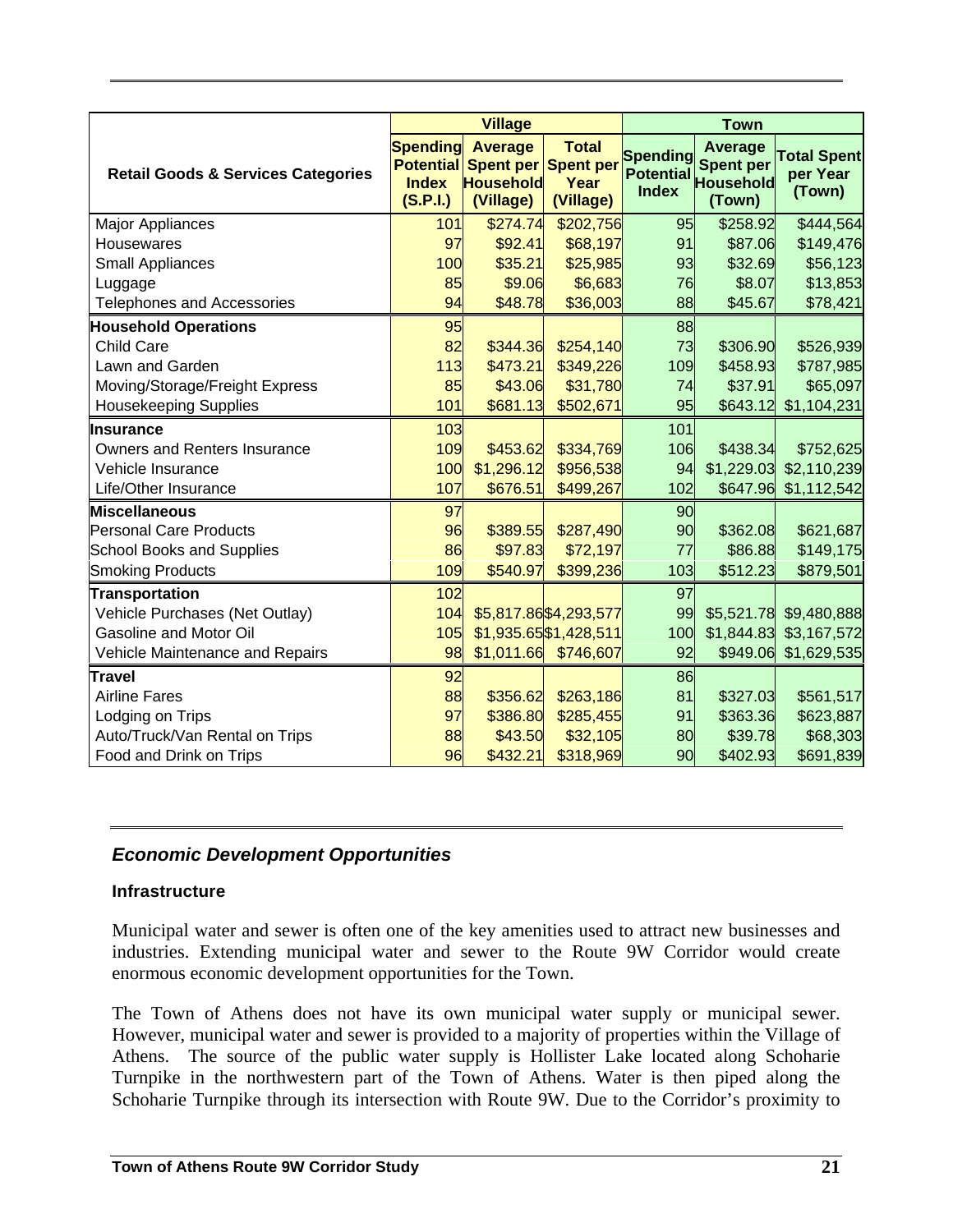the watermain, the Town should investigate the feasibility of connecting to the Village's water supply and extending it to limited areas along the Route 9W Corridor.

Creating a sewer extension would be a different task altogether, as existing sewer mains are not in proximity to the Route 9W Corridor. In addition to the lengthy sewer pipe extension, the Village wastewater treatment plant would require significant improvements and upgrades in order to accommodate waste from the Route 9W Corridor. The cost for such an extension may not immediately be economically feasible. However, the Town should consider future opportunities to share the burden with developers of Route 9W. The expansion of municipal water and/or sewer to the Corridor would ultimately serve as a catalyst for economic development.

#### **Empire Zone Program**

Empire Zones (EZs) are designated areas throughout the State that offer special incentives to encourage economic and community development, business investment and job creation. Businesses located within an EZ are eligible to receive significant tax credits and benefits. The Empire Zone Program is an important initiative to implement forward-looking growth policies and programs to encourage the expansion of private sector businesses in the county.

New York State recently designated a new EZ in Greene County, which includes 167 acres of privately-owned land in the Town of Athens. Parcels along the Route 9W Corridor were not included in this designation; however, Route 9W will serve as the primary access route to these EZ properties. As a result, the Route 9W Corridor has the potential to be a magnet for the EZ and create additional economic opportunities.

Through marketing and good planning efforts, the Town may be able to create attractive incentives for new businesses, mixed-uses, and industries to the area. Many businesses are seeking immediate available space. In order for the Town to take advantage of these businesses, sites should be "shovel-ready". Priority sites often are served by municipal water and sewer. Although, municipal water and sewer is not currently available such an extension may be feasible in the future.

In order to establish "shovel-ready" sites, the Town should prepare a Generic Environmental Impact Statement (GEIS) for all properties along the Route 9W Corridor and the Schoharie Turnpike to the EZ properties. The GEIS would evaluate the potential impacts associated with the future development of these sites, the potential impacts of a water and/or sewer expansion, and identify the necessary improvements to mitigate any associated impacts. The completion of a GEIS helps to alleviate the obstacles associated with developing land. "Shovel-ready" sites eliminate the unknowns associated with developing property and allow the Town to market to future businesses not only within the EZ, but also the Route 9W Corridor.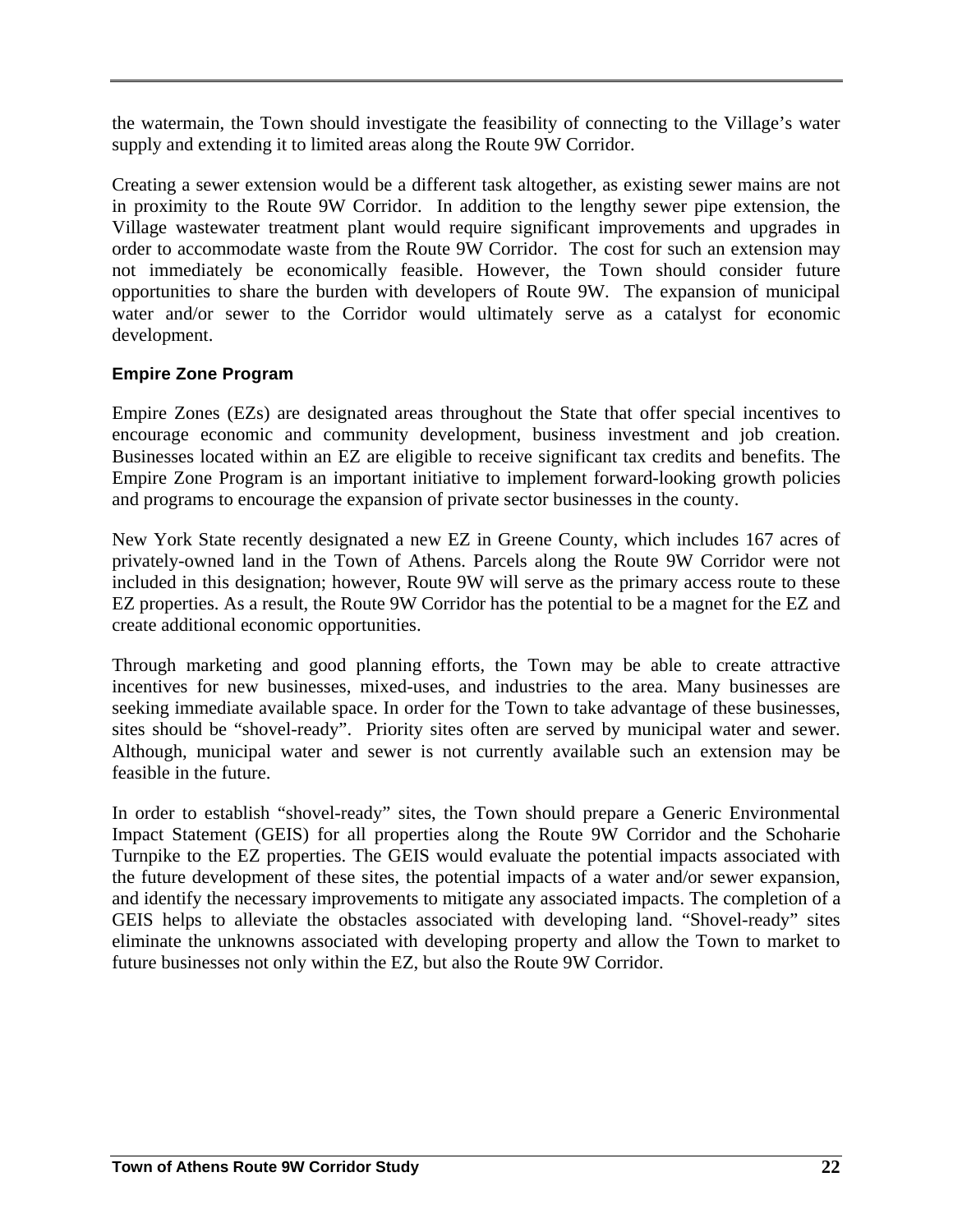# **Route 9W Corridor Recommendations**

#### **Introduction**

The Town and Village of Athens are poised for redevelopment and rediscovery of its identity and importance. Opportunities exist to reinvigorate the area's economy by capitalizing on the strengths of the Route 9W Corridor. Strengths of the Route 9W Corridor include its central location within the Town, ample vacant land, proximity to a traditional village design, and recreational opportunities, and access to transportation opportunities.

Athens is unique with many natural, historic, and cultural themes while also sharing similar themes with the regional area. Coordinated efforts and sharing of resources can enable the Town to establish a destination for travelers. These efforts cannot only make the area an interesting place to visit, but can improve the quality of life for permanent residents as well. The Route 9W Corridor can be transformed into a thriving transportation corridor – a place where residents and visitors will feel comfortable driving, biking, walking, shopping, working, and living.

This section presents general recommendations for the 9W Corridor as a whole, divided into three major topics: Transportation, Land Use and Zoning, and Economic Development. A successful transportation corridor promotes safe driving, with clear signage, separate pedestrian and bicycle corridors, and attractive streetscapes. To visually represent the recommendations, two existing conditions photographs were altered to provide a visual simulation of "tomorrow's" Route 9W Corridor.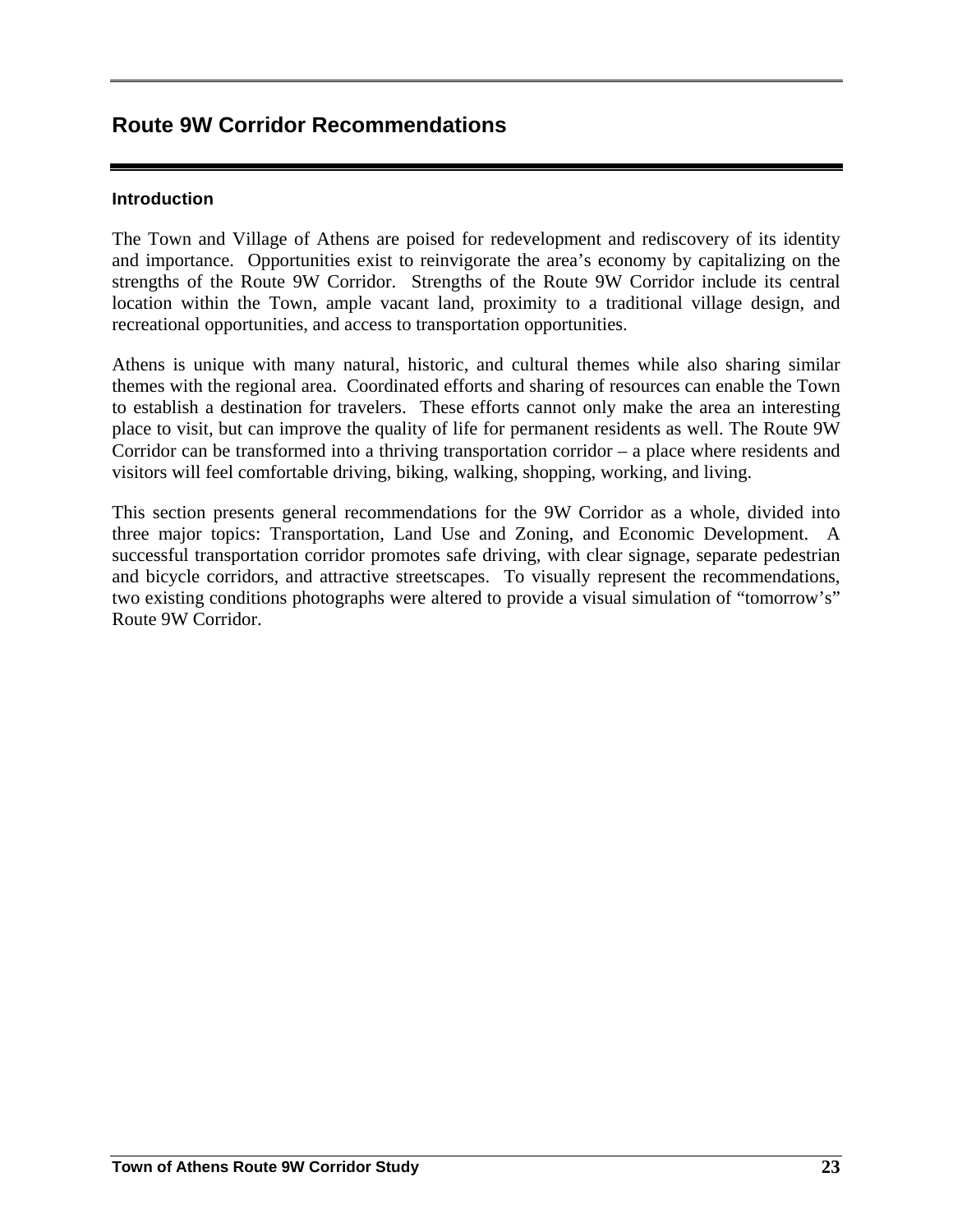**Route 9W Photo simulation** 

# **Page Holder**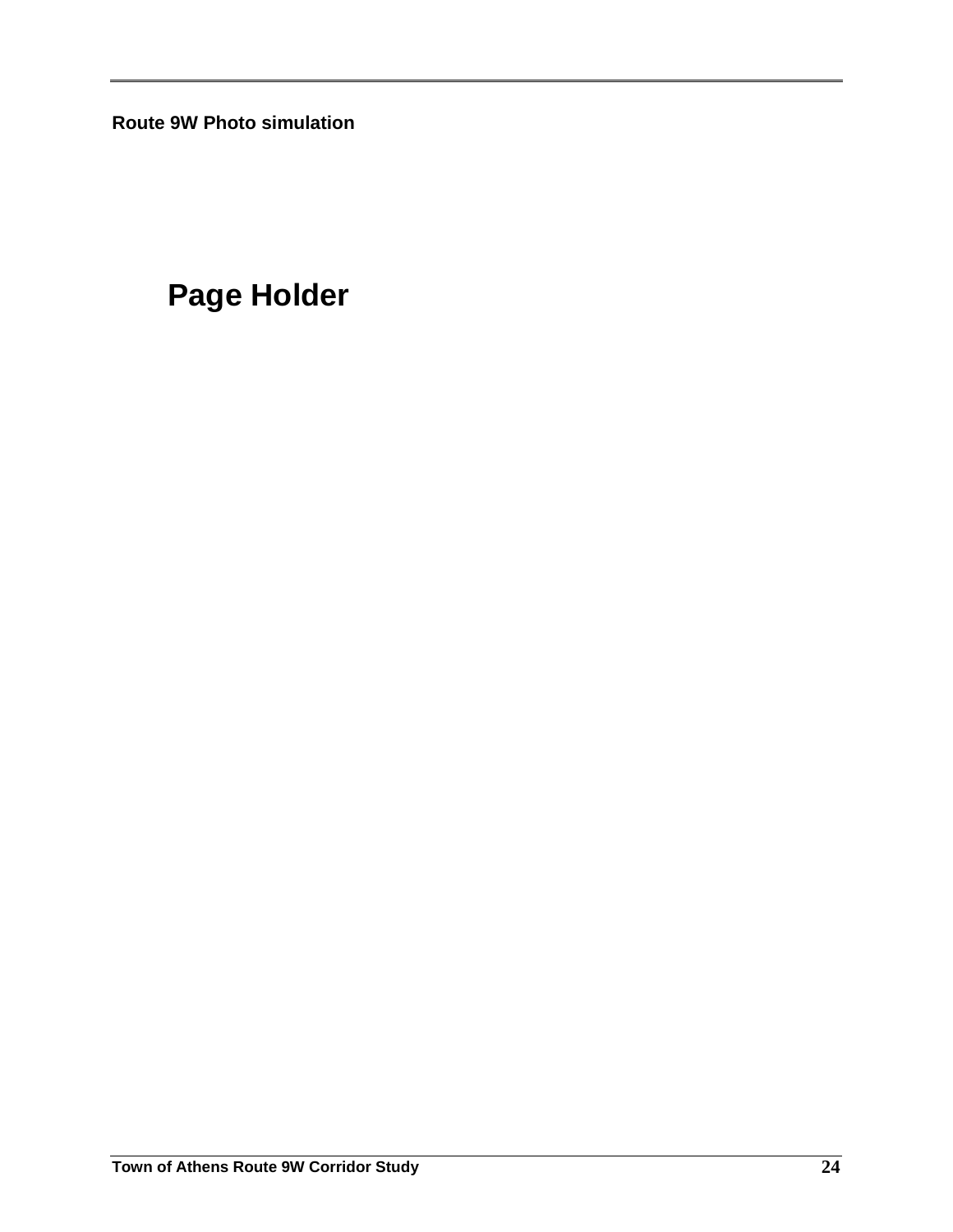

#### *Transportation*

Many of America's roadside communities are experiencing the growth of vehicular and pedestrian usage, and are looking to provide proper planning and interaction between motorized and non-motorized users. At the same time, local communities need to protect and enhance the rural persona and historical significance of the area, while maintaining a positive image and safe place where pedestrians, motorists, and non-motorist users can coexist.

Based upon information provided by the Athens Comprehensive Planning Committee (ACAC), the public, and stakeholders there is a general awareness that improvements are needed for the Corridor in order to create a sense of identity and attract new businesses. It is the vision of Athens to create interesting places and linkages for motorist, pedestrians and bicyclists visiting the Route 9W Corridor to warrant the transportation improvements and amenities. It is important that Athens continues to have the foresight towards implementing this vision to create the Route 9W Corridor of tomorrow.

The following are the transportation recommendations for the Route 9W Corridor:

#### **Access**

A permit is required from NYSDOT for all driveway and curb cut access onto Route 9W. As a result, numerous individual property access points line the Corridor for all land use types. Shared access to multiple properties is permitted and encouraged, however it is uncommon along Route 9W.

- Reduce the number of driveways along Route 9W to eliminate motorist conflicts. New development should be coordinated so that ingress and egress points can be combined to decrease access points along Route 9W. Shared access should be encouraged between property owners to reduce the overall number of curb cuts.
- Enforce driveway design standards for both residential and commercial driveways to ensure vehicular, pedestrian, and bicyclist safety. Standards should take into consideration but are not limited to, driveway width, sight distance, and surface material.
- As future developments are proposed along the Corridor, the Planning Board should analyze the need for road widening, the addition of right and left turn lanes, a wider shoulder, sidewalks and/or a minimum landscaping buffer strip. The current minimum setback requirements for the HC and LI districts may need to be increased in order to accommodate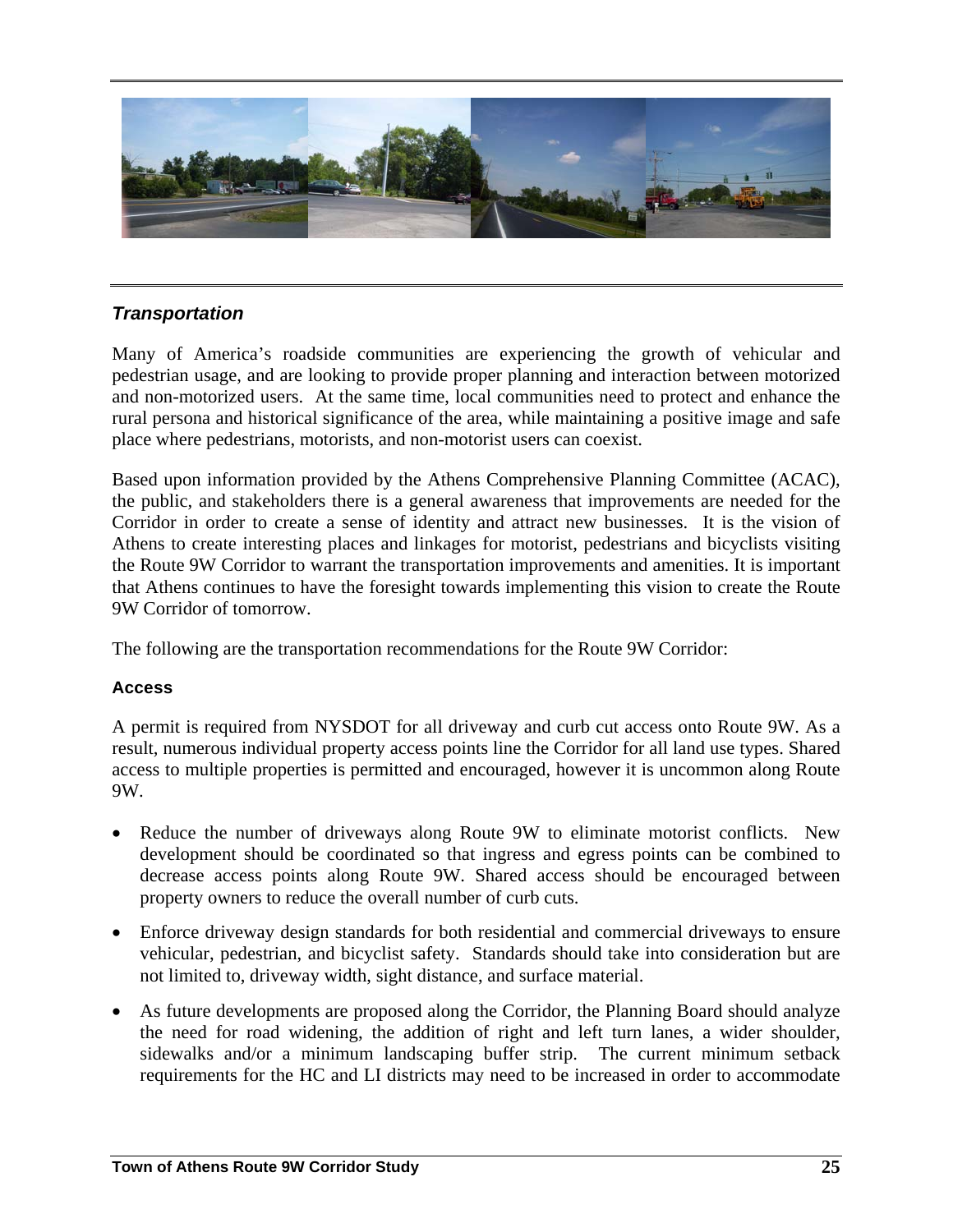roadway widening, or where appropriate, to provide a conservation setback to preserve the semi-rural character of the Corridor.

- Consider requiring the construction of secondary access roads and interconnections of parking lots as part of any future development to further decrease access points along Route 9W.
- Require that developers conduct a Traffic Impact Analysis for all developments that are proposed to add 100 cars or more per day along the Route 9W Corridor. The study should take into consideration various potential uses, as well as types of potential vehicular traffic (i.e. automobile versus heavy truck traffic versus pedestrian traffic). The Traffic Impact Analysis will be utilized to determine any improvements and mitigation necessary to offset the traffic impacts to the Route 9W Corridor.
- As future developments are proposed along the Corridor and traffic increases, work with NYS DOT to lower the speed limit from 55 MPH to something more appropriate for the safety of pedestrians, bicyclists and motorists.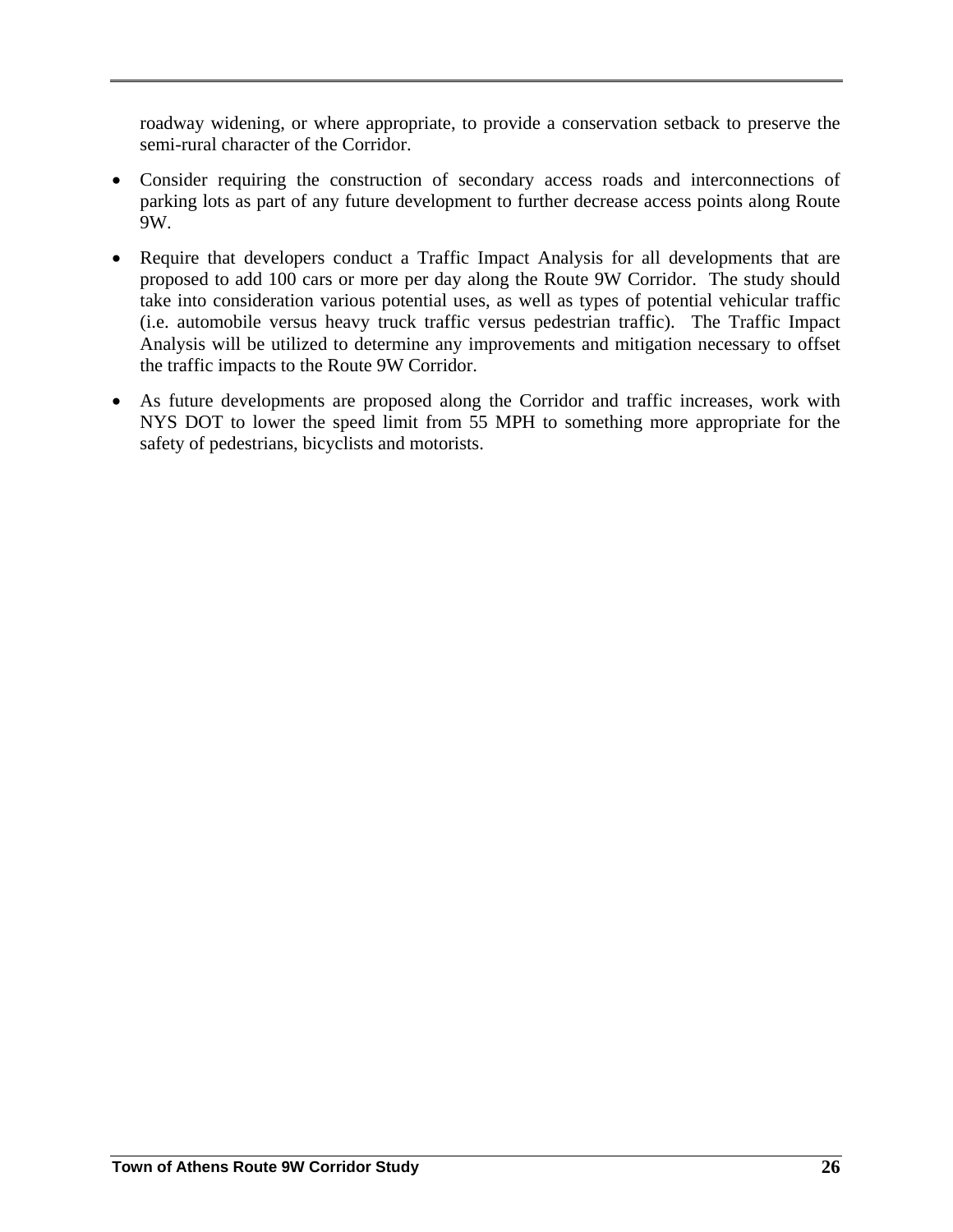## **Example Recommended Access Design Improvements**



Source: Route 4 Corridor Management Plan, 2004, Town of Fort Edward, New York. All rights reserved: Synthesis LLP and Laberge Group.

SHARED ACCESS POINT TO MINIMIZE CURB CUTS

ORNAMENTAL LIGHTING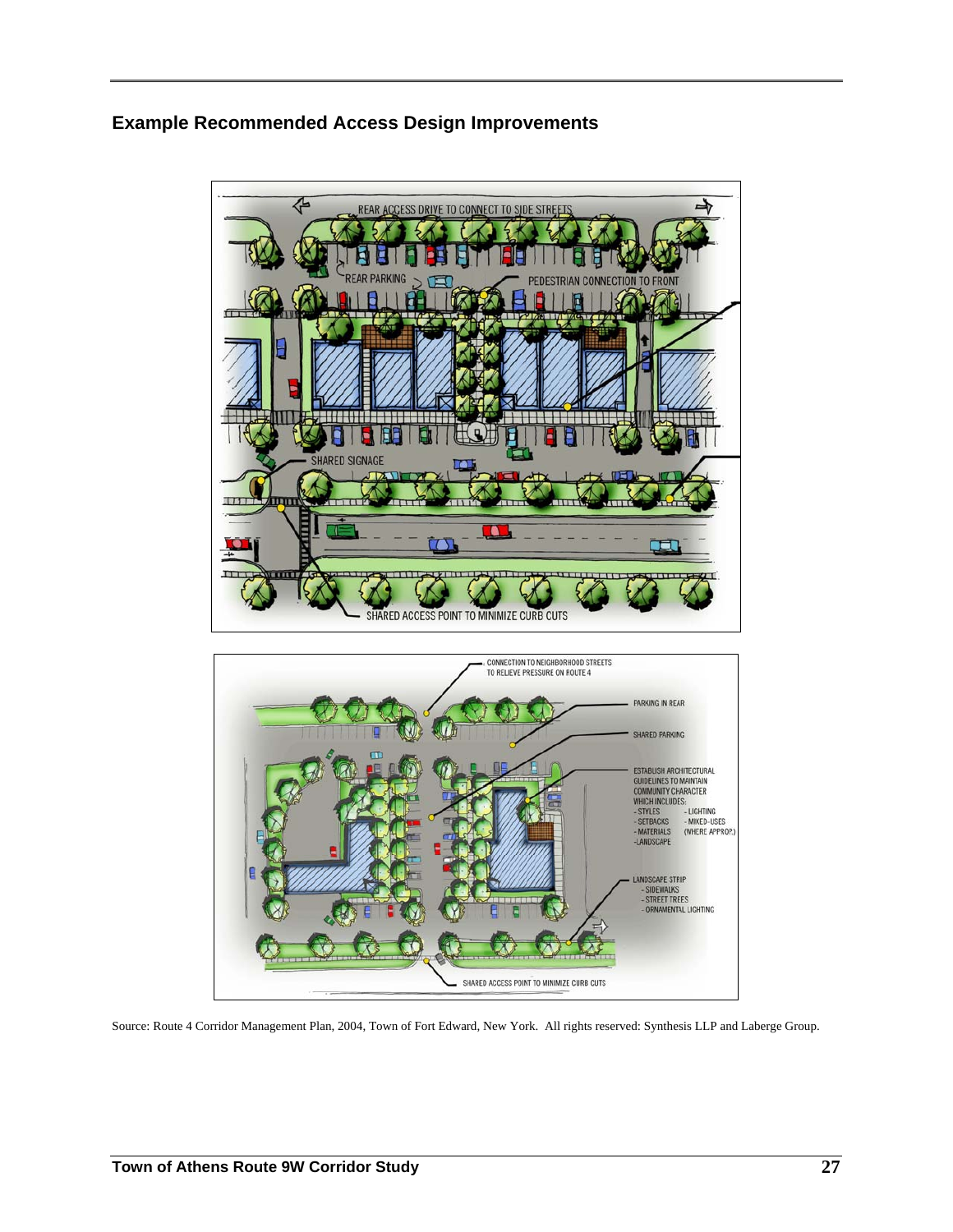#### **Parking Standards**

Vehicular parking along the Route 9W Corridor is limited to the parking lots owned by private businesses. In most locations, parking spaces are delineated by pavement markings. Although parking striping is often provided, the markings are also often faded, causing vehicles to park haphazardly. No on-street parking is available and is not encouraged due to the traffic speeds along the Corridor. Landscaping and streetscape amenities should be encouraged and incorporated in the site layouts for each parking area along the Corridor.

- Incorporate landscaping requirements into parking design standards. Landscaping may be used to screen parking areas, visually break-up parking aisles, and to create an attractive streetscape. Where appropriate, berms should be used to screen industrial uses.
- Encourage business owners and developers to design site plans with shared parking areas.
- Encourage future parking to the side and rear of buildings to create and protect the streetscape along the Route 9W Corridor.

#### **Pedestrian & Bicycle Access Improvements**

The Route 9W Corridor does not provide any pedestrian or bicycle safety elements. No sidewalks were noted along the Route 9W Corridor to enable pedestrians to safely walk between businesses.

- Encourage vehicular, pedestrian, and bicycle safety throughout the Corridor through the provision of bike lanes, sidewalks, pedestrian signage, etc. To the extent practical, all developments should encourage the separation of vehicular traffic from pedestrian traffic by creating separate rights-of-ways, and well-defined pedestrian routes.
- Coordinate with neighboring communities and NYSDOT to establish a regional bike path along the Route 9W Corridor.
- Coordinate with property owners to develop snow removal plans to ensure future pedestrian elements are accessible throughout the year.
- Require pedestrian and bicycle elements to be incorporated as part of any future development and included in the overall transportation system. This includes adding pedestrian elements along secondary streets connecting to Route 9W.

#### **Infrastructure**

- Coordinate the replacement of any aging infrastructure with the NYSDOT to coincide with any planned reconstruction or improvements to the Route 9W Corridor.
- Work cooperatively with the Village of Athens to implement a long-term program for expanding the water and/or sewer infrastructure to the Route 9W Corridor. Any future expansions of the water and/or sewer should be limited to the "commercial nodes" which are further discussed in the following Land Use and Zoning Recommendations. This concept is intended to avoid the creation of a continuous commercial strip along 9W. The commercial nodes include the areas around the intersections Schoharie Turnpike and Leeds Athens Road.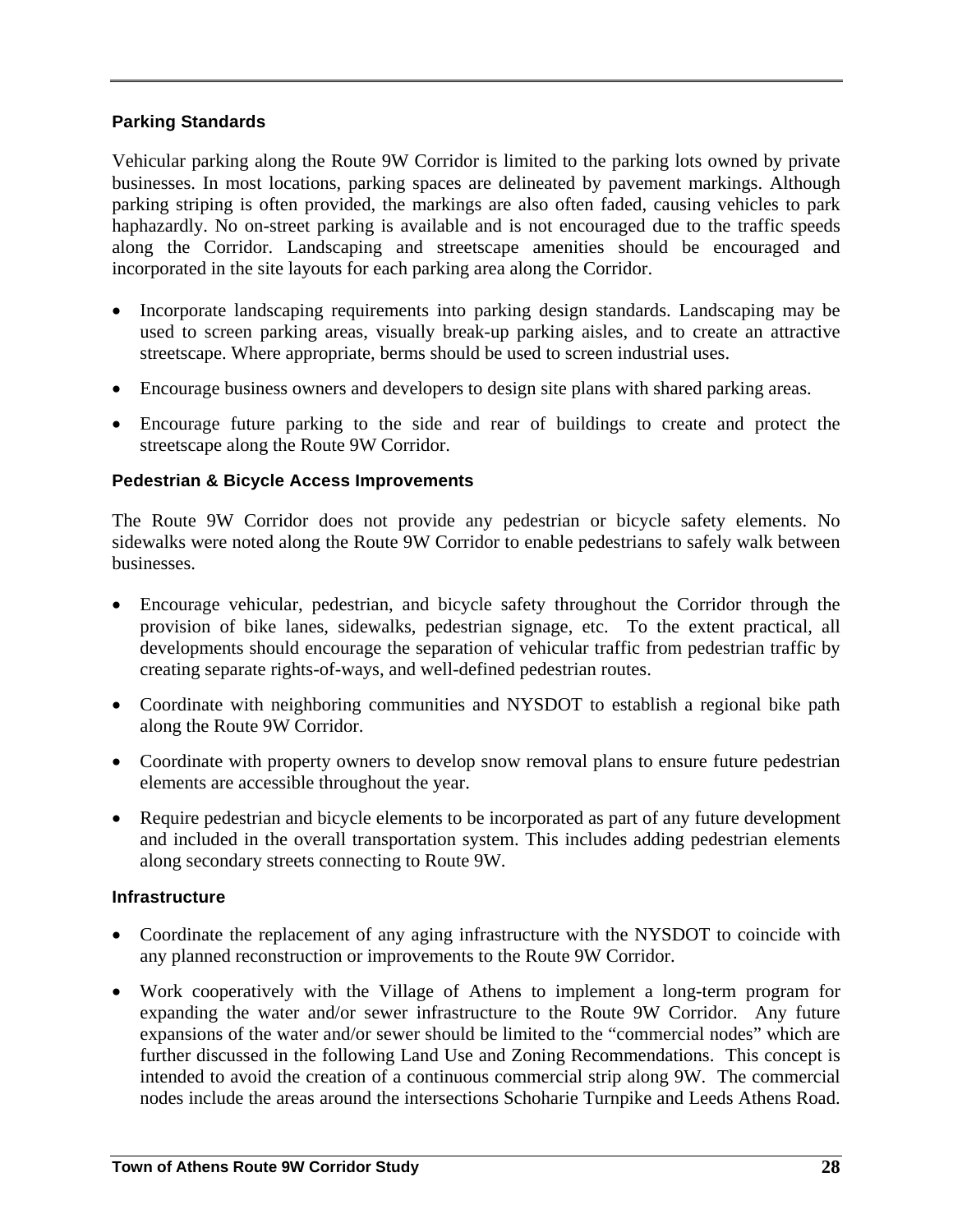Expansions south of Leeds Athens Road, as well as east and west along Leeds Athens Road should be discouraged.

• Consider future opportunities to share the burden with developers for the expansion of municipal water and/or sewer to the Route 9W Corridor.

#### **Street Lighting**

- Provide ornamental street lighting along Route 9W to improve the visual character. Street lighting should be provided within each of the commercial nodes and along the section of Route 9W connecting the two commercial nodes.
- Increased lighting levels should be considered where pedestrian activity or improvements are provided.

#### **Streetscape**

- Coordinate with the NYSDOT to design a landscaping scheme for the Route 9W Corridor that includes a variety of street-tree species of differing size, leaf color and flowering ability to add to the aesthetic beauty of the Corridor.
- Select street trees to meet the climatic conditions, spatial requirements, and urban stresses of the propose planting location. The small brochure *Recommended Urban Trees: Site Assessment Selection for Stress Tolerance Planting* should be consulted prior to choosing any tree species.
- Preserve existing, healthy mature trees. If determined that such trees must be removed, they should be replaced with appropriate native species.

#### **Utilities**

- Relocate overhead lines, where practicable, underground to improve the visual character of the area.
- Require the placement of empty conduit underground whenever the ground is opened (i.e. as part of development, construction, improvements, etc.) for the future lighting and fiber optic cable.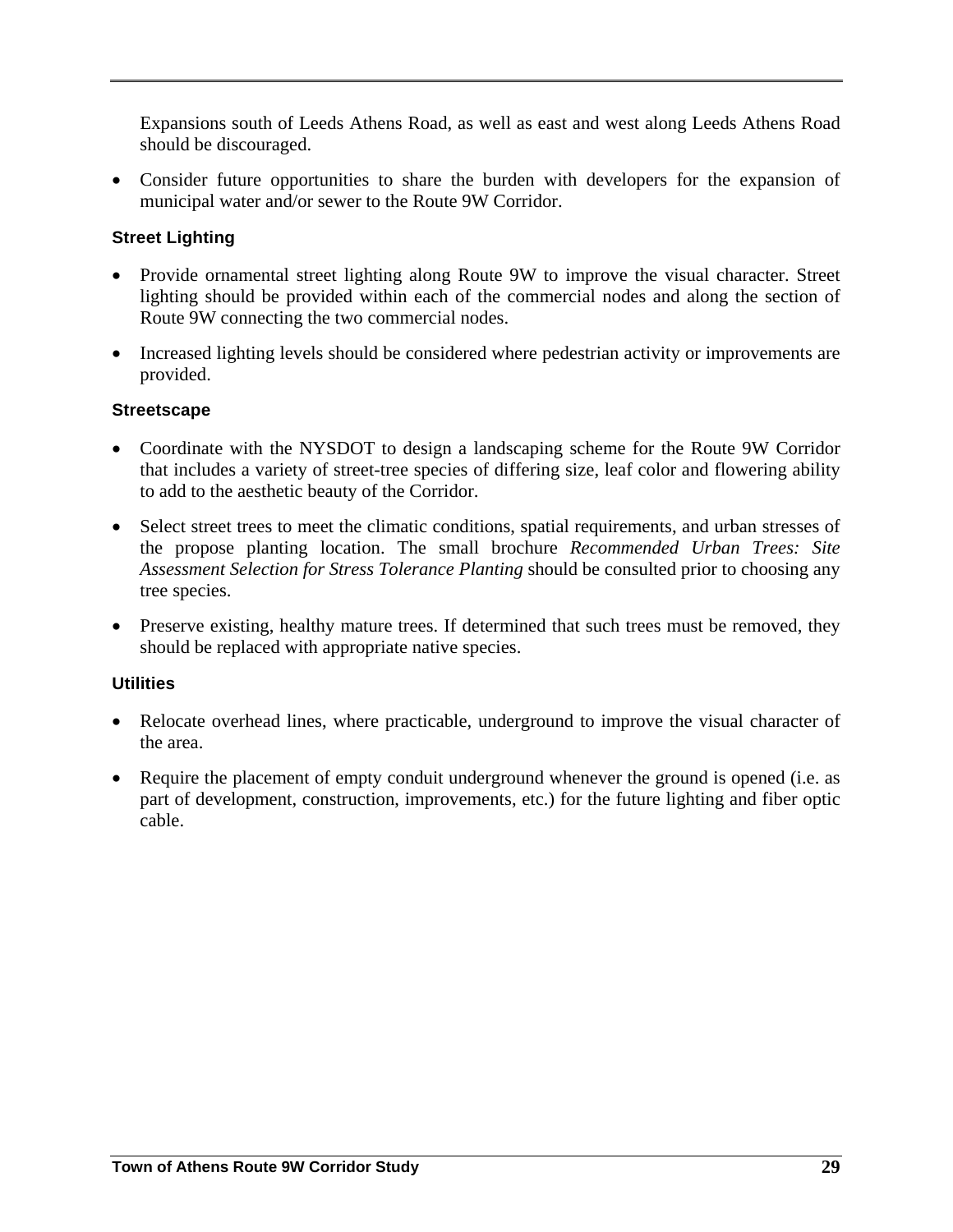

### *Land Use & Zoning*

As noted previously, the Route 9W Corridor contains the Highway Commercial (HC) district, the only commercial district in the Town. The Route 9W Corridor is intended to control and contain existing and future commercial development. Design objectives for the district include minimizing traffic hazards, preventing a deterioration of existing commercial areas, and maintaining a balance with adjacent uses. In conjunction with these objectives, the Town is additionally seeking to improve upon the land development patterns, preserve architectural diversity, and creating a stronger sense of place throughout the Corridor. The Town should respect the planning efforts of the Village to ensure uses along the Route 9W Corridor enhance, rather than compete with the economic climate of the Village.

As signage along the Route 9W Corridor is permitted to vary by the size of building, it is difficult to have a consistent appearance along the Corridor. A variation to the permitted quality of signage has also affected the Corridor's appearance. Large billboards were observed along the Corridor, often detracting from the visual character of a Corridor.

Setback requirements for signage also varied throughout the Corridor. Some signs were very close to the road, while others setback much further. Some freestanding signs were elevated on poles while other signs were leaning against objects on the ground. Over the years, a range of signage approvals, with respect to quality, location and design have had a visual impact on the Corridor.

The following land use and zoning recommendations apply to the Route 9W Corridor:

#### **Land Use Pattern & Design**

- Enforce the vision established in the Comprehensive Plan for the Route 9W Corridor. This vision will assist the Planning Board during all future site plan reviews to ensure the Corridor is developed appropriately. The Route 9W Corridor Study should be used to organize and define the land uses along the Corridor to create distinct "commercial nodes". The Town should require all future developments to provide lighting, landscaping, streetscaping, rightof-ways, etc to ensure the Corridor is developed as envisioned. Such elements will only be implemented through gradual enforcement, which will ultimately change the overall look of the Route 9W Corridor.
- Develop an overall set of specific, detailed architectural and site design guidelines, in accordance with the Community Image Survey, to govern future commercial and industrial development along the Corridor.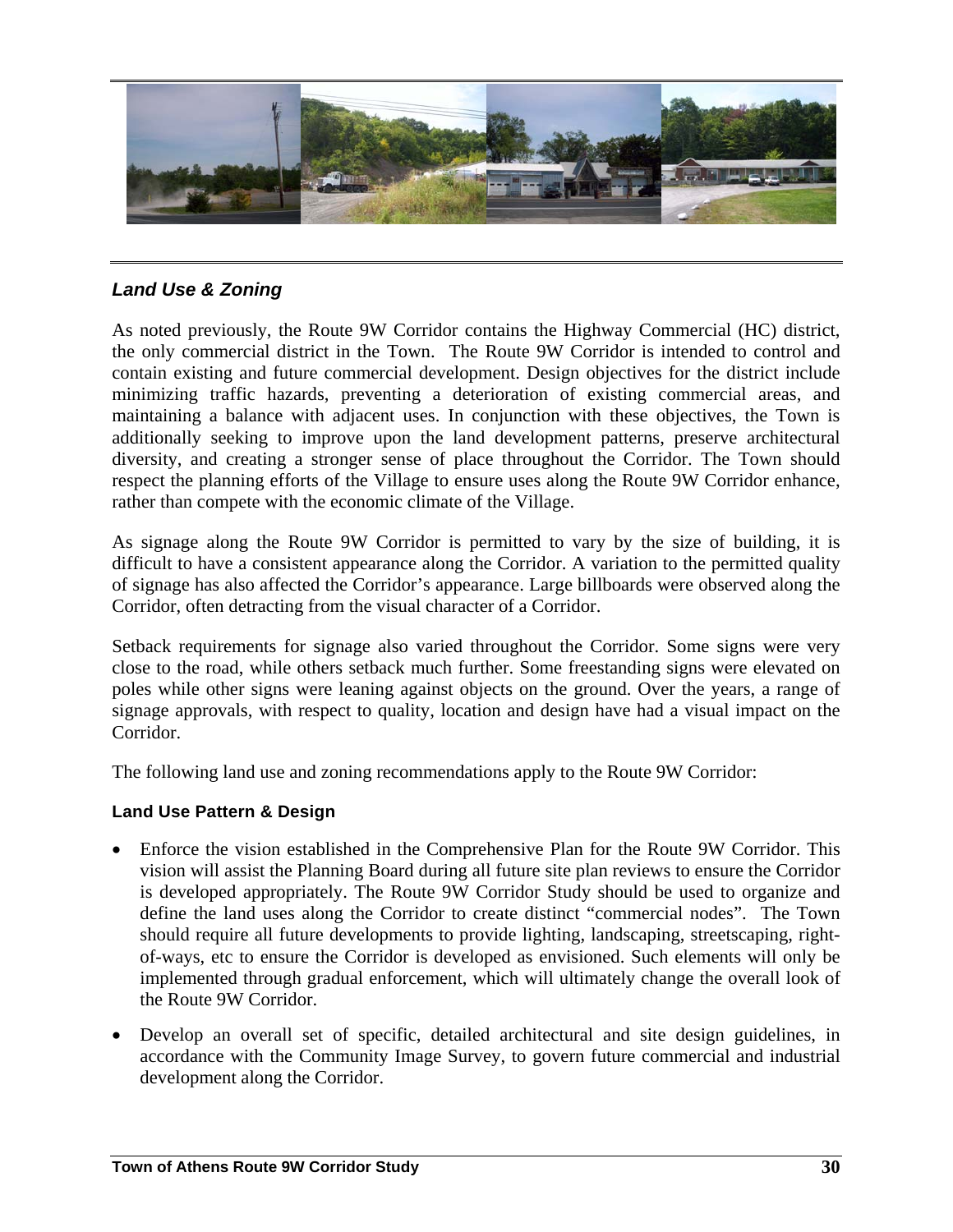- Work with developers to build attractive architecture with character unique to Athens, abundant landscaping, and appropriate signage. Architectural recommendations should reflect the results from the Community Image Survey.
- Ensure that the size and scale of new commercial, residential, and industrial development is sensitive to all historic, cultural, and natural resources. As a general principal, heights should not exceed 45 feet for commercial or industrial sites, and 35 feet for residential structures. Archeological and wetland surveys should be required to ensure these resources are protected.
- Ensure adjoining uses are compatible and avoid conflicts with areas identified as properties of importance or significance.
- Develop "gateway" entrances for the Route 9W Corridor. Utilize landscaping, lighting, artwork, and signage that are unique and attractive to Athens. Incorporate existing buildings and natural features when developing the gateway image. Each gateway should be planted with vegetation that will withstand harsh winter and drought conditions, as well as planted with seasonal flowering perennials and annuals.

#### **Zoning**

- Revise the boundaries of the Highway Commercial (HC) zoning district to encourage more dense commercial activity in designated commercial nodes and create a mixed-use environment along the remainder of the Corridor. The large area along the Corridor between the intersections of Schoharie Turnpike and Leeds Athens Road should be amended to a new mixed-use district. Light industrial uses could continue to be permitted in the mixed-use district through special permit procedures.
- Amend the zoning code to address the uses permitted along the Route 9W Corridor. As the available commercial land is limited, single-family dwellings should not be a permitted use in the revised Commercial District. However, the revised Commercial District should permit residential uses, community services, and health services as part of a mixed-use structure.
- Define all light industrial uses to ensure future uses are in character with the Corridor.
- Review and update existing regulations, where needed, to encourage the use of aesthetically pleasing architectural design, signage, landscaping, setbacks, and parking for all commercial and industrial areas along the Corridor.
- Determine the types and size of uses for each of the zoning districts along the Route 9W Corridor that will serve to enhance both the Town and Village's economic efforts.

#### **Signage**

• Revise signage regulations to create a consistent appearance for the Route 9W Corridor. A professional design firm may be retained to create a prototype sign, specifying a range of colors, size, lettering style and sign positioning, so that the signage in the Corridor has a coordinated appearance.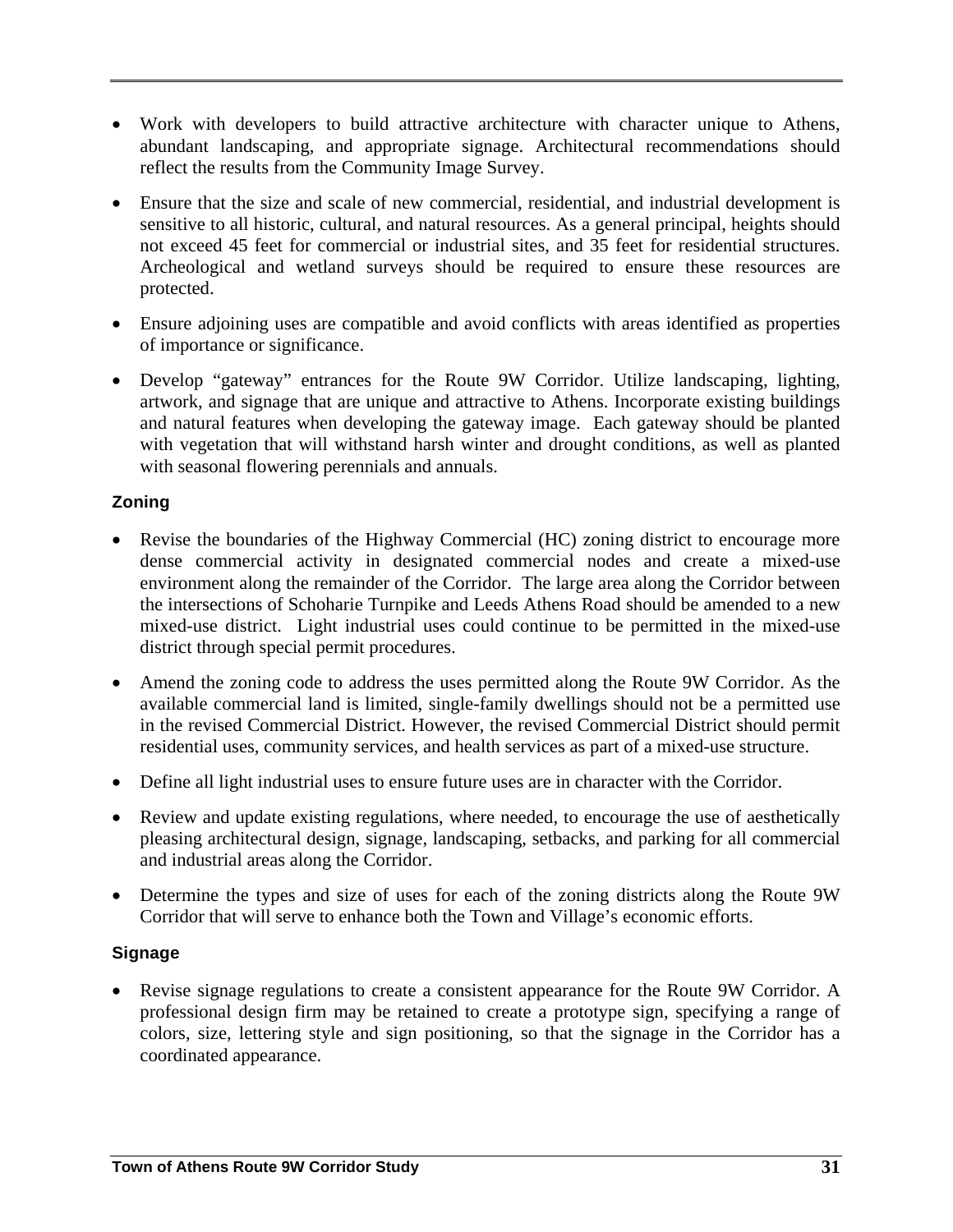• Revise signage regulations to eliminate billboards along the Route 9W Corridor. Billboards often negatively alter the visual character of a roadway.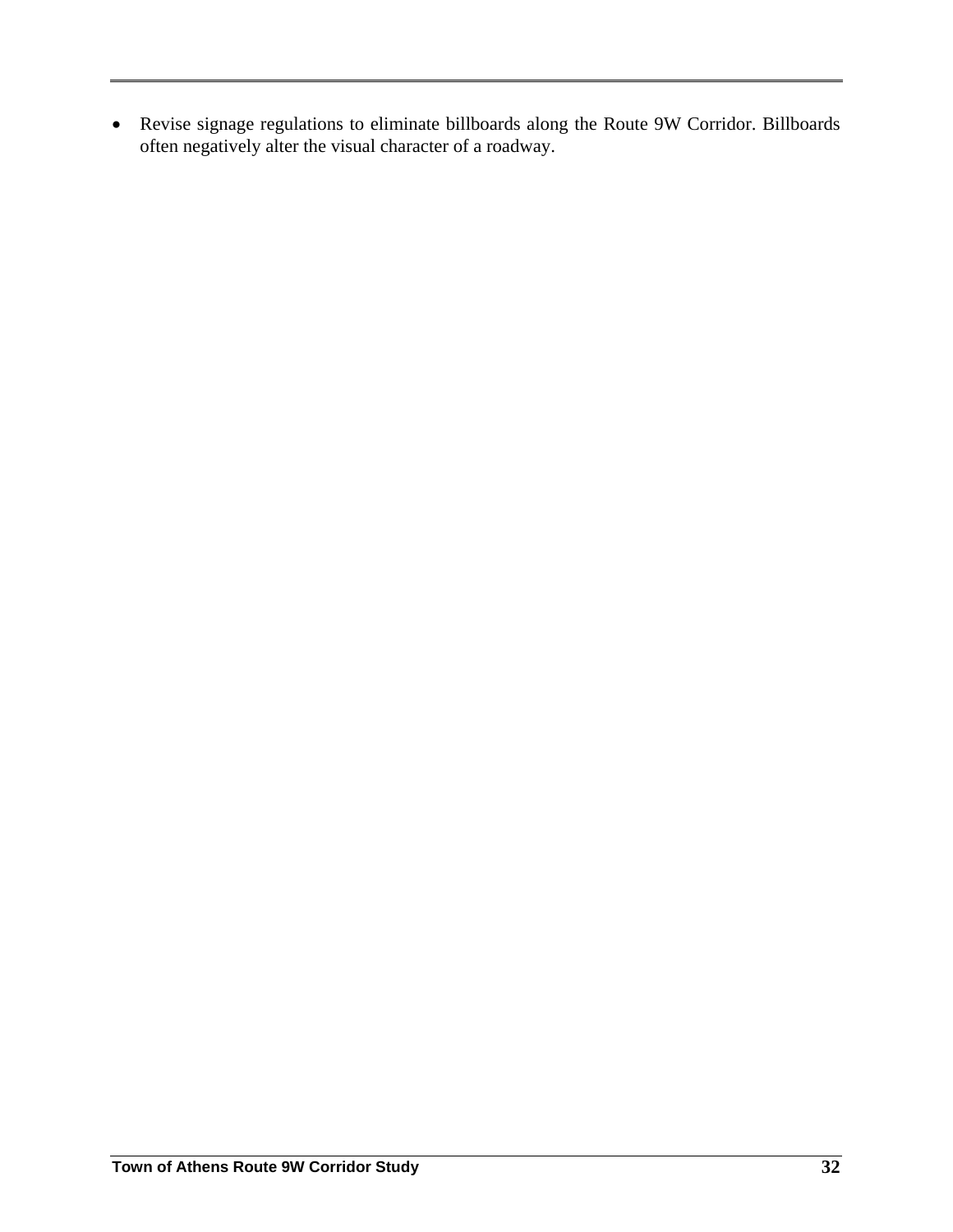

#### *Economic Development*

The following recommendations for economic development are designed to position the Route 9W Corridor as a vibrant corridor offering a mix of store, restaurants, and essential services to local residents and regional visitors. Achieving this vision will require establishing a critical mass of quality retail and service businesses throughout the Corridor to enhance the area's drawing power and consumer spending potential. Recapturing even a portion of sales currently spent elsewhere represents a significant market opportunity.

Components of the economic revitalization strategy include recommendations for business recruitment, marketing and promotion, organization, and lastly design and beautification.

#### **Business Friendly Environment**

- Establish procedures to simplify review and permitting processes for business development and/or expansion. Procedures that streamline development will encourage new businesses to locate in the Route 9W Corridor. Such procedures may include special meetings for commercial development and/or supplemental information to assist developers through the planning process.
- Develop an entrepreneur assistance program that assists existing and new business ventures in developing effective marketing programs. Assist existing businesses in identifying and pursuing appropriate funding and grant opportunities, as well as advising businesses on local regulations, and providing other types of assistance.
- Retain and improve existing businesses along the Route 9W Corridor. Identify local business needs to create local growth opportunities that provide businesses the ability to continue to serve the Town and Village of Athens.
- Develop proactive measures to foster improved communication between the Town and businesses along the Route 9W Corridor. A Town staff person could be appointed to act as a Town-business liaison. Responsibilities could include advising small businesses and local entrepreneurs on local programs and services, as well as assisting with state and county agencies.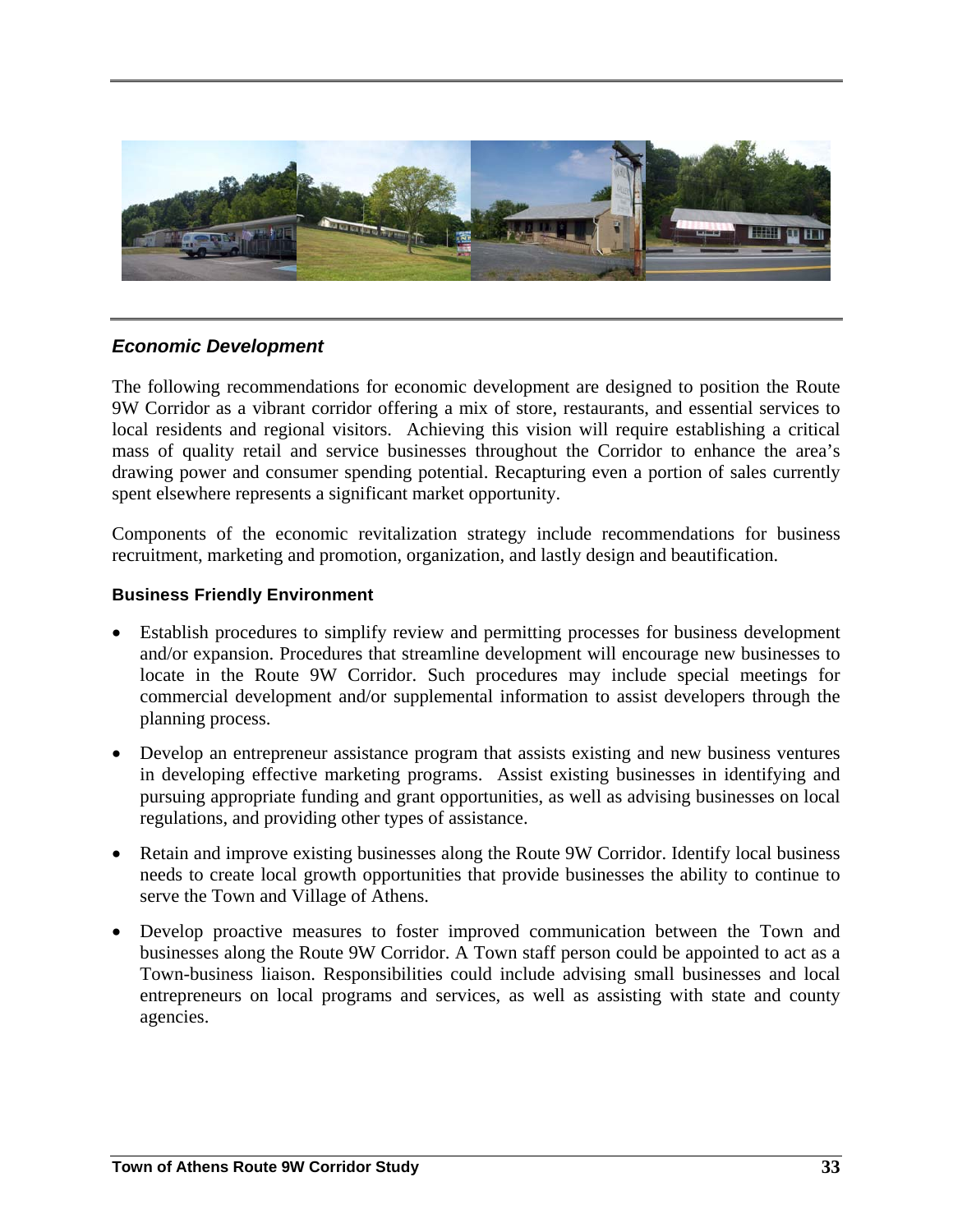#### **Business Incentives**

- Develop incentives for existing business to improve their signs, parking areas, or landscaping.
- Develop a pro-active business attraction program. The Town should focus on (1) identifying how it wants to be perceived; (2) preparing appropriate marketing and promotion materials; and (3) pursuing businesses that correlate with its future vision.
- Create a Commercial Development Grant/Loan Program. Such a program may include but is not limited to: a 50/50 grant/loan façade improvement program and/or a micro-enterprise low-interest loan pool. Funds can be awarded or given as incentives to businesses that improve the aesthetic appearance of the community. This can be used to encourage new acquisition of currently vacant structures. In addition to façade improvements, monies can be used for rehabilitation activities such as upgrades to a building's heating, electrical or structural systems. Develop additional methods by which the Town can assist small business owners.
- Consider local tax incentives to encourage redevelopment and reinvestment. Section 485b of the New York State Real Property Tax Law establishes a schedule for property tax abatements for new commercial, business, or industrial projects. This exemption is a local option.

#### **Community Image & Marketing**

- Use banners and signage to give visitors a sense of place along the Route 9W Corridor. Additionally, Athens should consider creating a tourism information kiosk/welcome center, as the Route 9W Corridor is the primary entrance to Athens for many visitors. This location can be used to post flyers about events and activities as well as information about local resources.
- Utilize the Greene County website, to provide interested individuals with a one-stop connection to Greene County government, Greene County Planning and Economic Development, and to Greene County Tourism. The website can be used to attract and retain business to the Route 9W Corridor and to promote county and State economic development programs available to new and existing businesses.
- Coordinate marketing efforts with the *GreeneBusiness Partnership* and the Coxsackie Area Chamber of Commerce to promote the development of light industrial, commercial, and warehousing as well as computer and high tech businesses to the Route 9W Corridor. In addition to providing quality employment opportunities, these businesses also benefit local taxpayers by supporting the local economy.

#### **Create Development Opportunities**

- Work with Greene County to expand the Empire Zone to the Route 9W Corridor.
- In order to establish "shovel-ready" sites, the Town should consider the preparation of a Generic Environmental Impact Statement (GEIS) for all properties along the Route 9W Corridor and the Schoharie Turnpike to the Empire Zone (EZ) properties. The GEIS would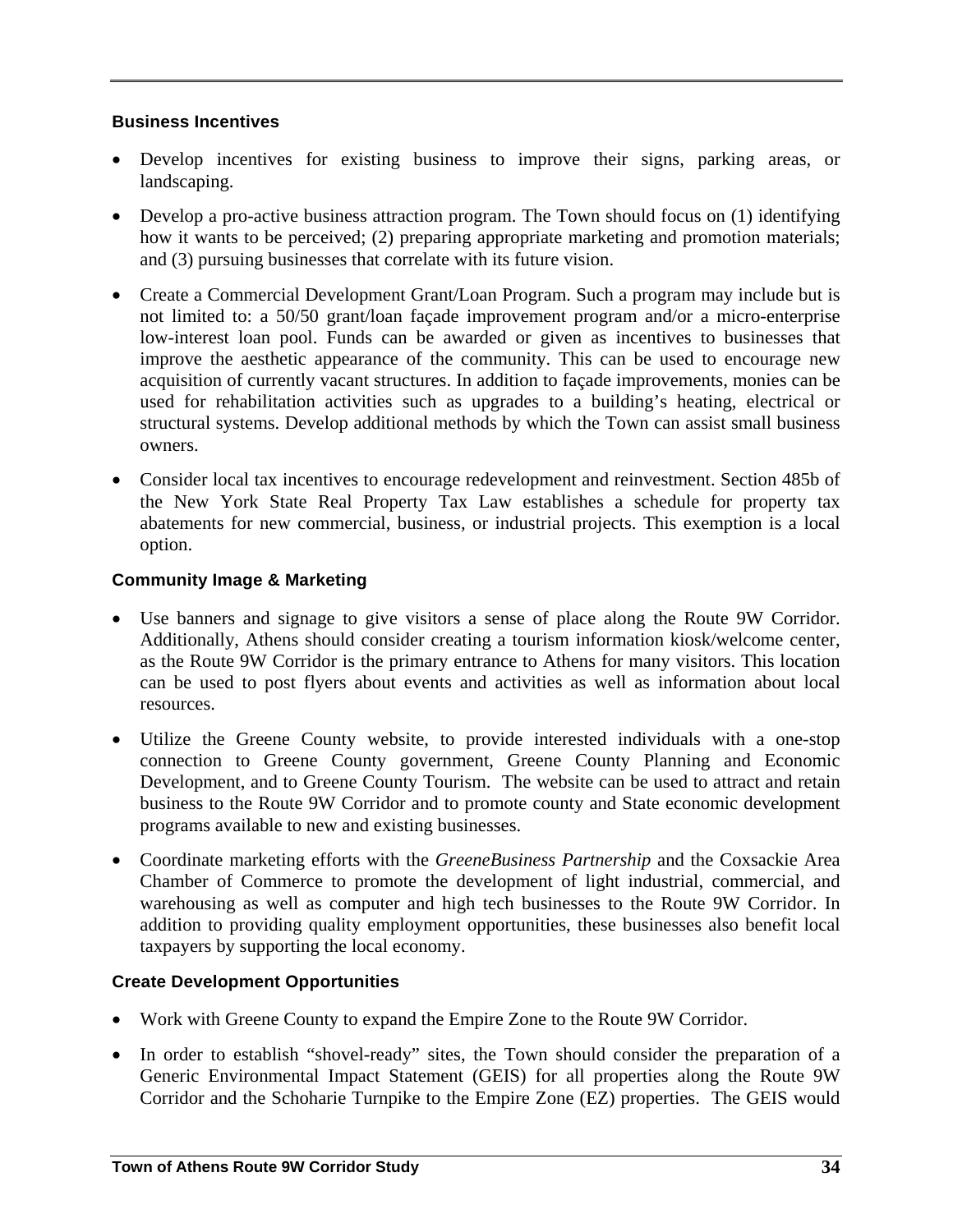evaluate the potential impacts associated with the future development of these sites, the potential impacts of a water and/or sewer expansion, and identify the necessary improvements to mitigate any associated impacts. The completion of a GEIS helps to alleviate the obstacles associated with developing land. "Shovel-ready" sites eliminate the unknowns associated with developing property and allow the Town to market to future businesses not only within the EZ, but also the Route 9W Corridor.

• Create an inventory of developable resources.The inventory should provide detailed information on vacant buildings and vacant lands, including the gross floor area of the building or size of the parcel, selling price, contact information, and development constraints (zoning or other).